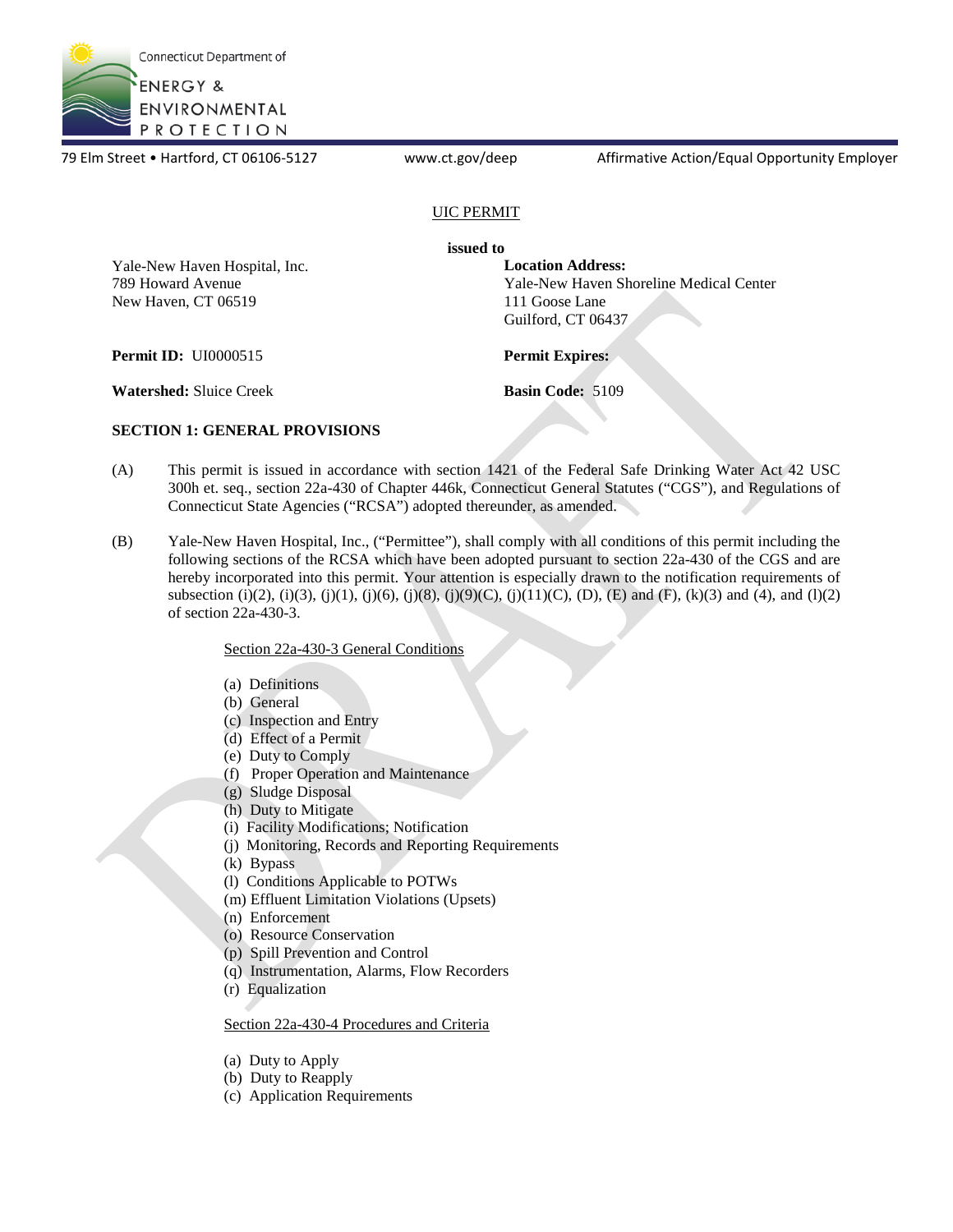- (d) Preliminary Review
- (e) Tentative Determination
- (f) Draft Permits, Fact Sheets
- (g) Public Notice, Notice of Hearing
- (h) Public Comments
- (i) Final Determination
- (j) Public Hearings
- (k) Submission of Plans and Specifications. Approval.
- (l) Establishing Effluent Limitations and Conditions
- (m) Case by Case Determinations
- (n) Permit issuance or renewal
- (o) Permit Transfer
- (p) Permit revocation, denial or modification
- (q) Variances
- (r) Secondary Treatment Requirements
- (s) Treatment Requirements for Metals and Cyanide
- (t) Discharges to POTWs Prohibitions
- (C) Violations of any of the terms, conditions, or limitations contained in this permit may subject the Permittee to enforcement action, including but not limited to, seeking penalties, injunctions and/or forfeitures pursuant to applicable sections of the CGS and RCSA.
- (D) Any false statement in any information submitted pursuant to this permit may be punishable as a criminal offense under section 22a-438 or 22a-131a of the CGS or in accordance with section 22a-6, under section 53a-157 of the CGS.
- (E) The Permittee shall comply with Section 22a-416-1 through Section 22a-416-10 of the RCSA concerning operator certification.
- (F) No provision of this permit and no action or inaction by the Commissioner of Energy & Environmental Protection ("Commissioner") shall be construed to constitute an assurance by the Commissioner that the actions taken by the Permittee pursuant to this permit will result in compliance or prevent or abate pollution.
- (G) The authorization to discharge under this permit may not be transferred without prior written approval of the Commissioner. To request such approval, the Permittee and proposed transferee shall register such proposed transfer with the Commissioner at least thirty (30) days prior to the transferee becoming legally responsible for creating or maintaining any discharge which is the subject of the permit transfer. Failure, by the transferee, to obtain the Commissioner's approval prior to commencing such discharge(s) may subject the transferee to enforcement action for discharging without a permit pursuant to applicable sections of the CGS and RCSA.
- (H) Nothing in this permit shall relieve the Permittee of other obligations under applicable federal, state and local law.
- (I) An annual fee shall be paid for each year this permit is in effect as set forth in section 22a-430-7 of the RCSA.
- treatment and disposal system. Such report shall include a detailed summary of the discharge monitoring (J) On or before the 10-year anniversary of the date of issuance of this permit, the Permittee shall submit for the Commissioner's review, a comprehensive engineering report prepared by a professional engineer licensed to practice in Connecticut which evaluates the performance and operation of the on-site sewage reports. A physical inspection of the system shall be performed in the presence of Department of Energy and Environmental Protection ("DEEP" or "Department") staff. Prior to conducting the comprehensive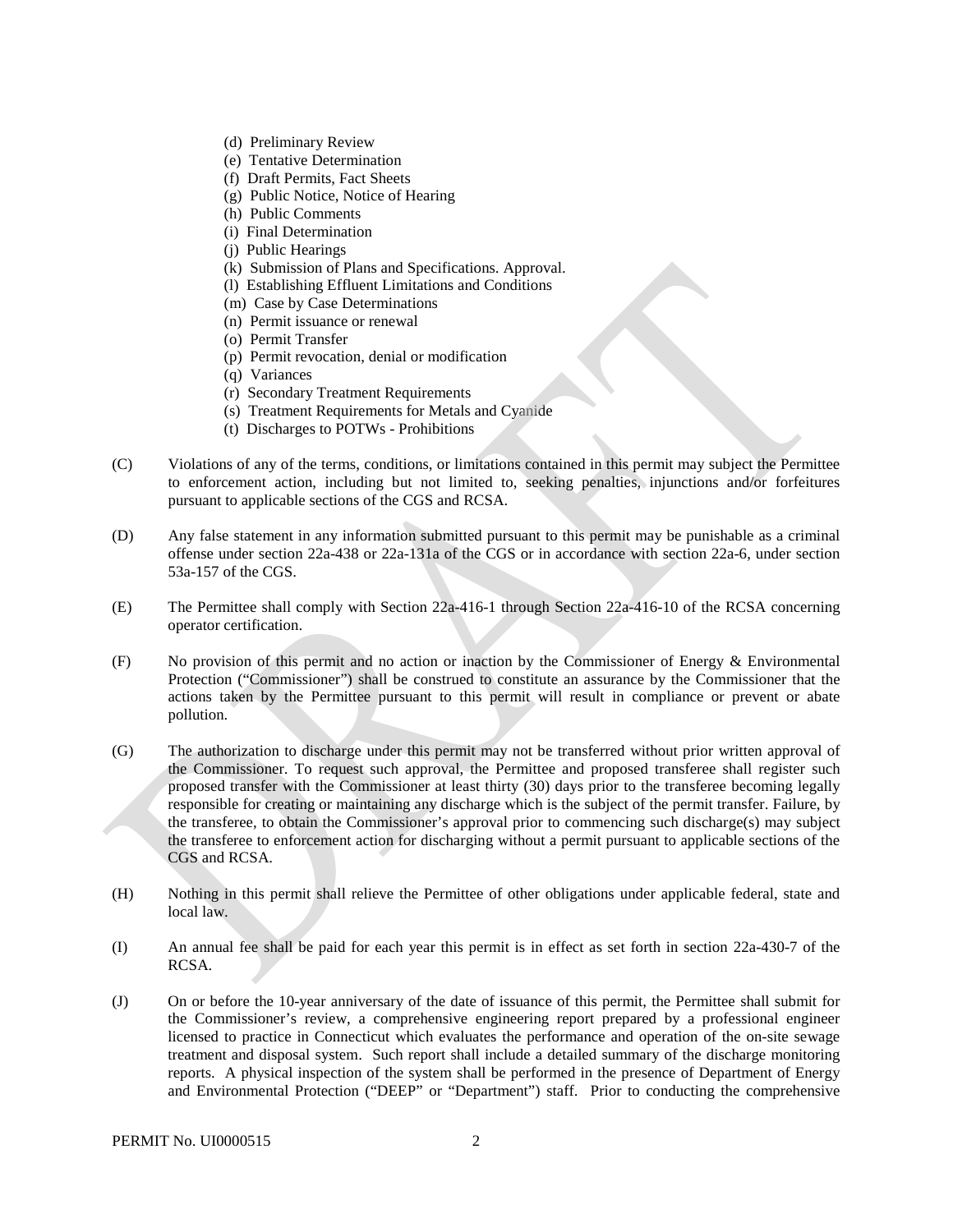review, the Permittee shall contact the Bureau of Materials Management and Compliance Assurance.

 (K) This permitted discharge is consistent with the applicable goals and policies of the Connecticut Coastal Management Act (section 22a-92 of the CGS).

### **SECTION 2: DEFINITIONS**

- (A) The definitions of the terms used in this permit shall be the same as the definitions contained in section 22a-423 of the CGS and sections 22a-430-3(a) and 22a-430-6 of the RCSA.
- (B) In addition to the above, the following definitions shall apply to this permit:

 "Annual", in the context of a sampling frequency, shall mean the sample must be taken in the month of February.

"Average Monthly Limit" means the highest allowable average of all grab samples taken during any calendar month.

"Maximum Concentration", in the context of this permit, is defined as the maximum concentration at any time as determined by a grab sample.

"Quarterly", in the context of a sampling frequency, shall mean sampling is required during each calendar quarter ending on the last day of March, June, September and December.

"Twice per month", when used as a sample frequency, shall mean two samples per calendar month collected no less than twelve (12) days apart.

"Twelve Month Rolling Average", in the context of this permit, is defined as the average of the current month's samples averaged with the average from the previous eleven months.

#### **SECTION 3: COMMISSIONER'S DECISION**

- The Commissioner has made a final determination and found that the system installed for the treatment of Application No. 201610302 for permit issuance received on August 23, 2016 and the administrative record  $(A)$ the discharge will protect the waters of the state from pollution. The Commissioner's decision is based on established in the processing of that application.
- (B) The Commissioner hereby authorizes the Permittee to discharge a maximum flow of four-thousand-eighthundred (4,800) gallons per day of domestic sewage in accordance with the provisions of this permit, the above referenced application, and all approvals issued by the Commissioner or the Commissioner's authorized agent for the discharges and/or activities authorized by, or associated with, this permit.
- (C) The Commissioner reserves the right to make appropriate revisions to the permit in order to establish any appropriate effluent limitations, schedules of compliance, or other provisions that may be authorized under the Federal Safe Drinking Water Act or the Connecticut General Statutes or regulations adopted thereunder, as amended. The permit as modified or renewed under this paragraph may also contain any other requirements of the Federal Safe Drinking Water Act or Connecticut General Statutes or regulations adopted thereunder, which are then applicable.

#### **SECTION 4: EFFLUENT LIMITATIONS AND MONITORING REQUIREMENTS**

#### PERMIT No. UI0000515 3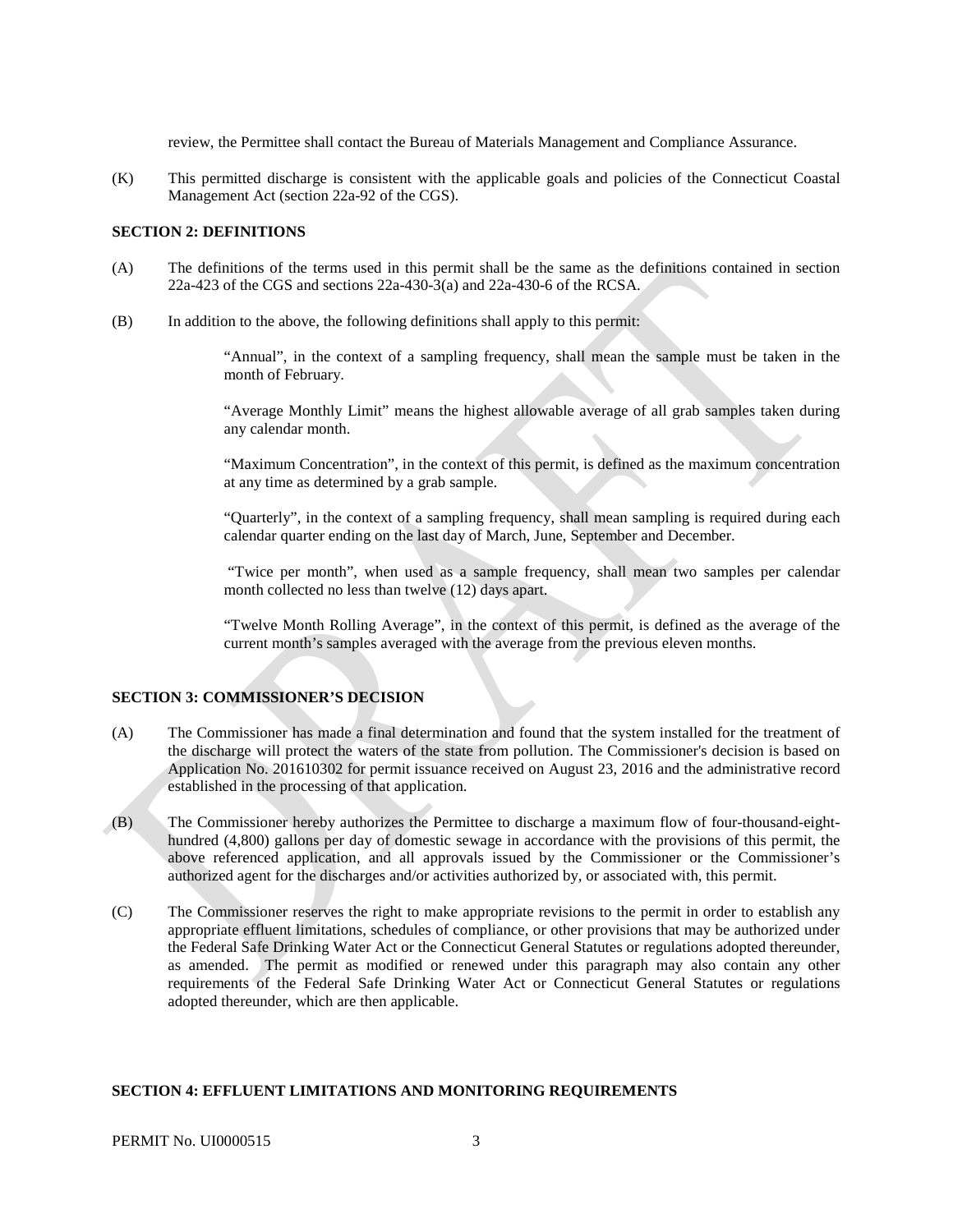- (A) The use of any sewage system additive as defined in section  $22a-460(g)$  of the CGS is prohibited unless or effectiveness of any sewage system additive. such additive complies with section 22a-461 of the CGS. The Commissioner in no way certifies the safety
- (B) Oils, greases, industrial or commercial wastes, toxic chemicals, or other substances that will adversely affect the operation of the subsurface sewage treatment and disposal system, or, which may pollute ground or surface water, shall not be discharged to the subsurface sewage treatment and disposal system.
- (C) The Permittee shall assure that groundwater affected by the subject discharge shall conform to the Connecticut Water Quality Standards.
- (D) This permit becomes effective on the date of signature.
- (E) The Permittee shall operate and maintain all processes as installed in accordance with the approved plans and specifications and as outlined in the associated operation and maintenance manual. This includes but is not limited to all: recycle pumping systems, chemical feed systems, disinfection systems or any other process equipment necessary for the optimal removal of pollutants. The Permittee shall neither bypass nor fail to operate any of the approved equipment or processes without the written approval of the Commissioner.
- (F) The discharge shall not exceed and shall otherwise conform to the specific terms and conditions listed in this permit. The discharge is restricted by, and shall be monitored in accordance with the Table(s) A through (C), which are incorporated into this permit as Attachment 1.
- (G) The pH of the discharge shall not be less than 6.0 nor greater than 9.0 Standard Units at any time and shall be monitored in accordance with this permit. The Permittee shall report pH values, specifically maximum and minimum, for each day of sample collection.
- (H) The Permittee shall maintain at the facility a record of the total flow for each day of discharge and shall report on the discharge monitoring report the total flow and number of hours of discharge for the day of sample collection and the average daily flow for each sampling month.
- (I) The Permittee shall ensure that recycled water is colored blue at all times.
- (J) All samples shall be comprised of only those wastewaters described in this schedule, therefore, samples shall be taken prior to combination with wastewaters of any other type and after all approved treatment units, if applicable. All samples taken shall be representative of the discharge during standard operating conditions.
- (K) In cases where limits and sample type are specified but sampling is not required, the limits specified shall apply to all samples which may be collected and analyzed by the Department of Energy and Environmental Protection personnel, the Permittee, or other parties.
- (L) Unless a different classification of certified operator is required under a separate written approval issued by the Commissioner pursuant to RCSA Section 22a-430-3(i), the Permittee shall ensure that the wastewater treatment facility is operated by a person with a valid and effective certification in the State of Connecticut, at a minimum, as a facility Class 3 operator pursuant to C.G.S. 22a-416(d) and the regulations adopted thereunder. The Permittee shall ensure that the wastewater treatment facility is operated by such an operator with such qualifications throughout the entire life of the wastewater treatment facility.
- (M) The Permittee shall monitor, inspect and maintain the treatment facilities in accordance with Table (D), which is incorporated into this permit as Attachment 2.
- (N) The Permittee shall perform ground water monitoring in accordance with Table (E), which is incorporated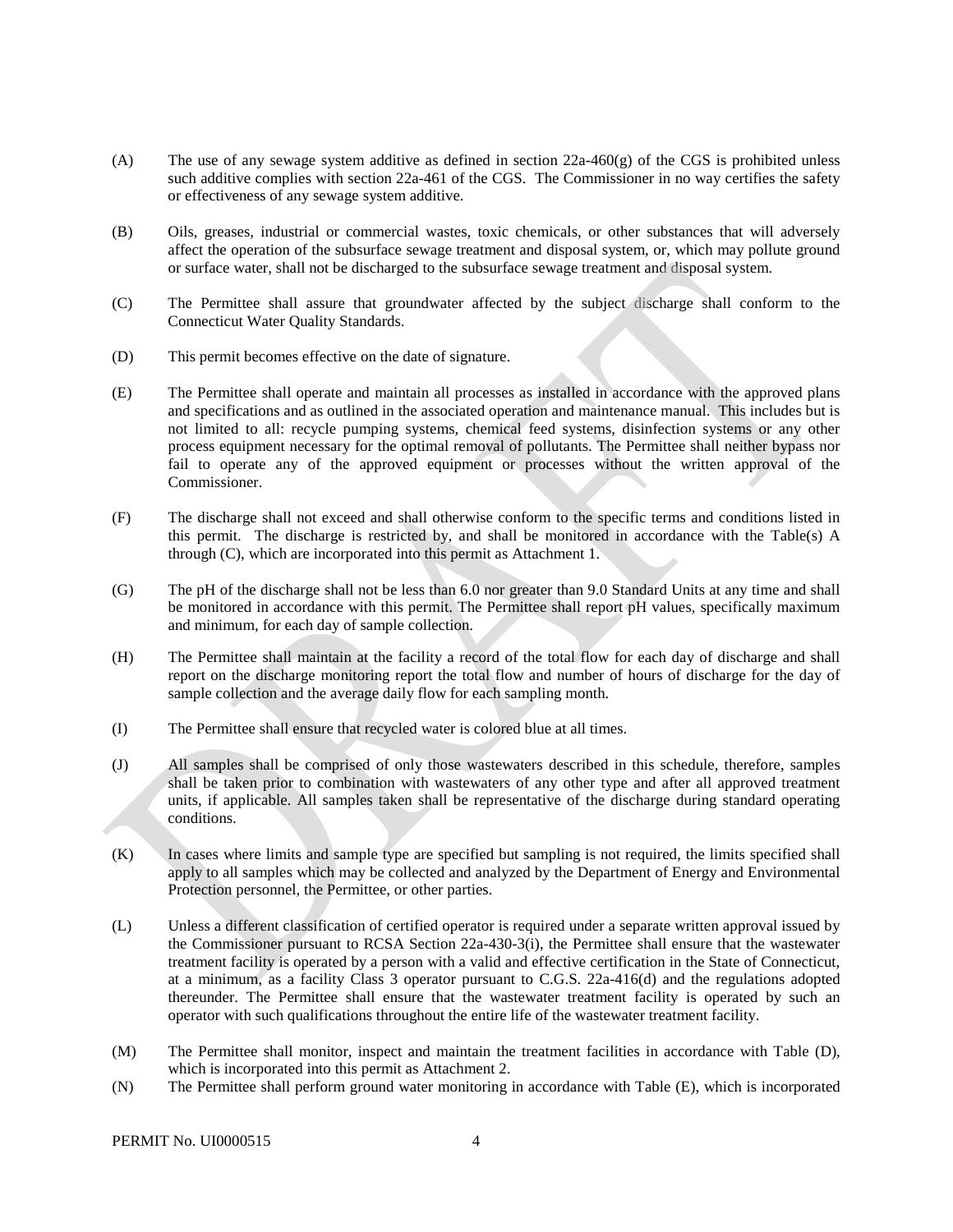into this permit as Attachment 3.

The monitoring and sampling required within this permit is the minimum for reporting purposes only. (O) The monitoring and sampling required within this permit is the minimum for reporting purposes only.<br>More frequent monitoring and sampling of the treatment system may be required to operate the facility to obtain acceptable results for the parameters being monitored as required by the Operation and Maintenance Manual approved by the Commissioner.

### **SECTION 5: SAMPLE COLLECTION AND HANDLING, ANALYTICAL TECHNIQUES, AND REPORTING REQUIREMENTS**

- (A) Chemical analyses to determine compliance with effluent limits and conditions established in this permit shall be performed using the methods approved by the Environmental Protection Agency pursuant to 40 CFR 136 unless an alternative method has been approved in writing in accordance with 40 CFR 136.4 or as provided in section  $22a-430-3(j)(7)$  of the RCSA. Chemicals which do not have methods of analysis defined in 40 CFR 136 shall be analyzed in accordance with methods specified in this permit. All metals analyses identified in this permit shall refer to analyses for Total Recoverable Metal as defined in 40 CFR 136 unless otherwise specified.
- (B) If any sample analysis indicates that an effluent limitation specified in Section 4 of this permit has been exceeded, a second sample of the effluent shall be collected and analyzed for the parameter(s) in question and the results shall be reported to the Commissioner within thirty (30) days of the exceedance. Resampling for a permit violation is in addition to routine required sampling.
- (C) The Permittee shall enter the results of chemical analysis and treatment facilities monitoring and maintenance required by Section 4 on a Discharge Monitoring Report (DMR) provided by this office and shall submit such DMR to the Bureau of Materials Management and Compliance Assurance at the address below. Except for continuous monitoring, any monitoring required more frequently than monthly shall be reported on an attachment to the DMR, and any additional monitoring conducted in accordance with 40 CFR 136 or other methods approved by the Commissioner shall also be included on the DMR, or as an attachment, if necessary. The report shall also include a detailed explanation of each violation of the limitations specified, the corrective actions performed, and a schedule for completing any necessary remaining corrective action. The DMR shall be received at this address by the last day of the month following the month in which the samples are taken.

**Attn: DMR Processing Connecticut Department of Energy and Environmental Protection Bureau of Materials Management and Compliance Assurance Water Permitting and Enforcement Division 79 Elm Street Hartford, CT 06106-5127** 

- (D) If this permit requires monitoring of a discharge on a calendar basis (e.g. Monthly, quarterly, etc.) but a discharge has not occurred within the frequency of sampling specified in the permit, the Permittee must submit the DMR as scheduled, indicating "NO DISCHARGE". For those permittees whose required monitoring is discharge dependent (e.g. per batch), the minimum reporting frequency is monthly. Therefore, if there is no discharge during a calendar month for a batch discharge, a DMR must be submitted indicating such by the end of the following month.
- (E) NetDMR Reporting Requirements:

 chemical analysis, monitoring and maintenance data, and other reports to the Department in hard copy form monitoring reports (DMRs) and other required reports through a secure internet connection. Unless Prior to one-hundred and eighty (180) days after the issuance of this permit, the Permittee may report all or electronically using NetDMR, a web-based tool that allows Permittees to electronically submit discharge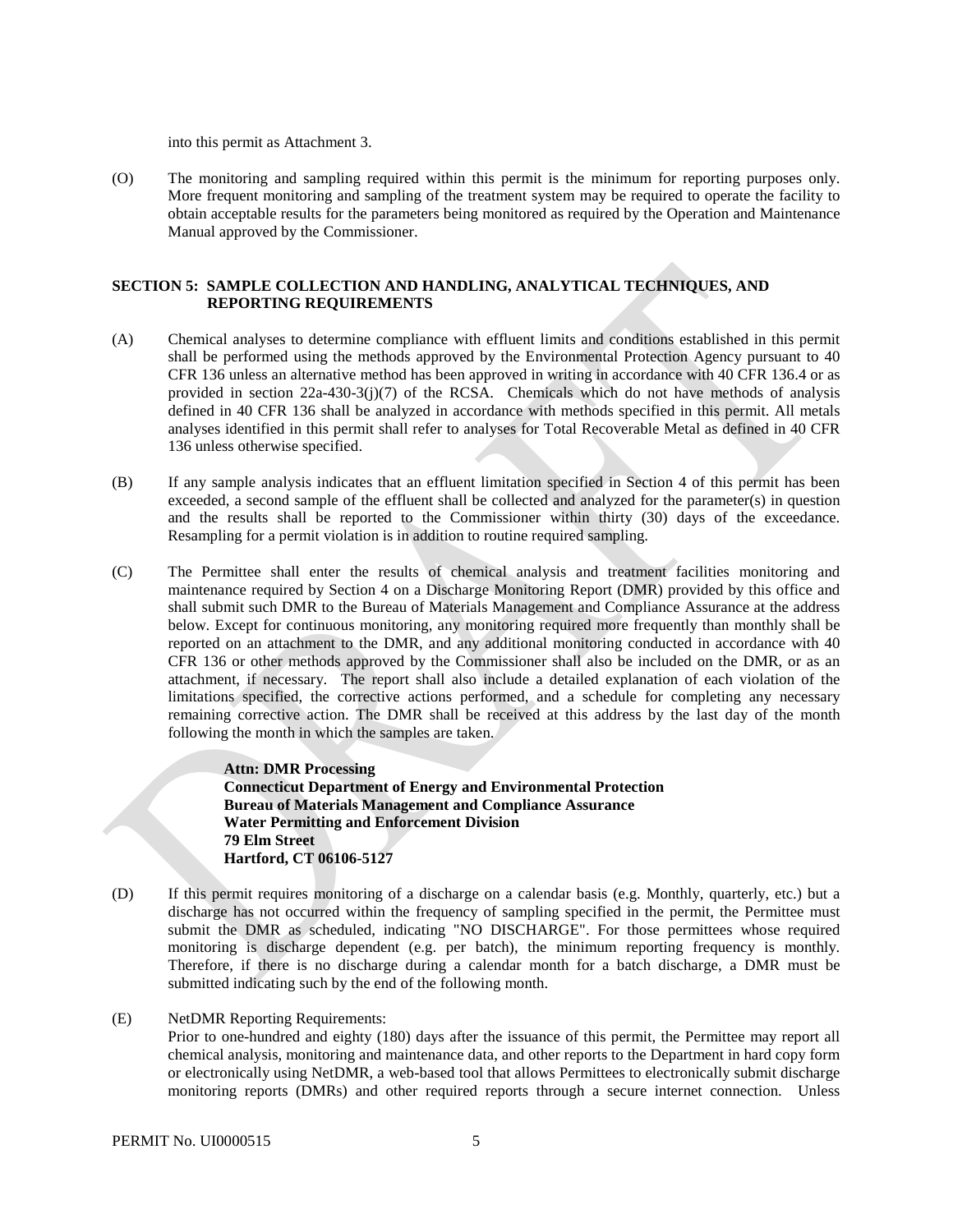the issuance of this permit the Permittee shall begin reporting electronically using NetDMR. Specific otherwise approved in writing by the Commissioner, no later than one-hundred and eighty (180) days after requirements regarding subscription to NetDMR and submittal of data and reports in hard copy form and for submittal using NetDMR are described below:

(a) Submittal of NetDMR Subscriber Agreement:

On or before thirty (30) days after the issuance of this permit, the Permittee and/or the person authorized to sign the Permittee's discharge monitoring reports ("Signatory Authority") as described in RCSA Section 22a-430-3(b)(2) shall contact the Department at [deep.netdmr@ct.gov](mailto:deep.netdmr@ct.gov) and initiate the NetDMR subscription process for electronic submission of Discharge Monitoring Report (DMR) information. Information on NetDMR is available on the Department's website at [www.ct.gov/deep/netdmr.](https://www.ct.gov/deep/netdmr) On or before ninety (90) days after issuance of this permit the Permittee shall submit a signed copy of the *Connecticut DEEP NetDMR Subscriber Agreement* to the Department.

(b) Submittal of Reports Using NetDMR:

Unless otherwise approved by the Commissioner, on or before one-hundred and eighty (180) days after issuance of this permit, the Permittee and/or the Signatory Authority shall electronically submit DMRs and reports required under this permit to the Department using NetDMR in satisfaction of the DMR submission requirement in paragraph (C) of this Section of this permit. DMRs shall be submitted electronically to the Department no later than the last day of the month following the completed reporting period. All reports required under the permit, including any monitoring conducted more frequently than monthly or any additional monitoring conducted in accordance with 40 CFR 136, shall be submitted to the Department as an electronic attachment to the DMR in NetDMR. Once a Permittee begins submitting reports using NetDMR, it will no longer be required to submit hard copies of DMRs or other reports to the Department. The Permittee shall also electronically file any written report of non-compliance described in paragraph (B) of this Section and in the following Section of this Permit as an attachment in NetDMR. NetDMR is accessed from: [https://netdmr.epa.gov/netdmr/public/home.htm.](https://netdmr.epa.gov/netdmr/public/home.htm)

(c) Submittal of NetDMR Opt-Out Requests:

If the Permittee is able to demonstrate a reasonable basis, such as technical or administrative infeasibility, that precludes the use of NetDMR for electronically submitting DMRs and reports, the Commissioner may approve the submission of DMRs and other required reports in hard copy form ("opt-out request"). Opt-out requests must be submitted in writing to the Department for written approval on or before fifteen (15) days prior to the date a Permittee would be required under this permit to begin filing DMRs and other reports using NetDMR. This demonstration shall be valid for twelve (12) months from the date of the Department's approval and shall thereupon expire. At such time, DMRs and reports shall be submitted electronically to the Department using NetDMR unless the Permittee submits a renewed opt-out request and such request is approved by the Department.

All opt-out requests and requests for the NetDMR subscriber form should be sent to the following address or by email at [deep.netdmr@ct.gov:](mailto:deep.netdmr@ct.gov)

**Attn: NetDMR Coordinator Connecticut Department of Energy and Environmental Protection Bureau of Materials Management and Compliance Assurance Water Permitting and Enforcement Division 79 Elm Street Hartford, CT 06106-5127** 

(d) Non-Electronic or Hard-Copy Submission: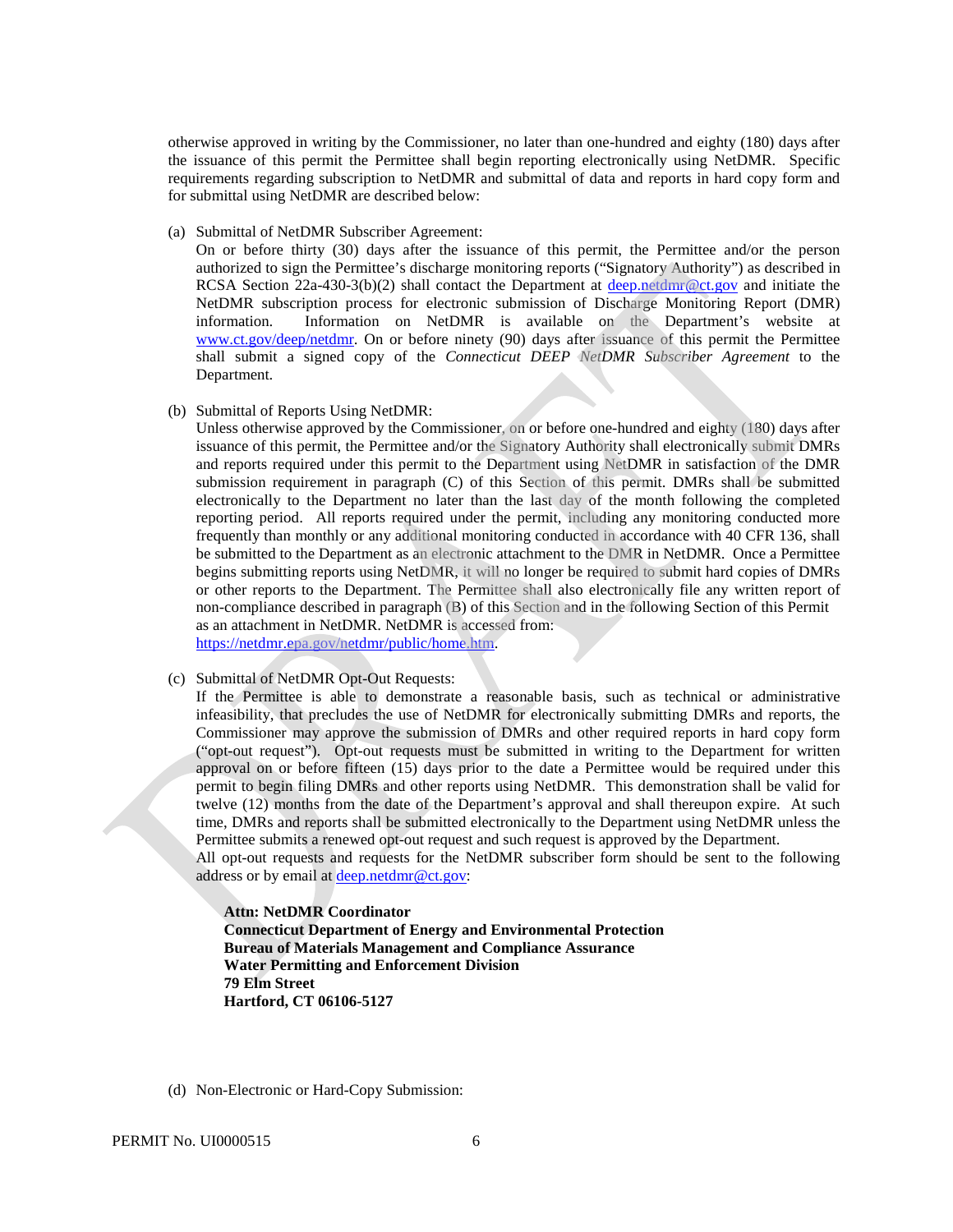The results of chemical analysis and treatment facilities monitoring that are not required to be submitted electronically under Section 5 shall be submitted in hard-copy form on a DMR provided by this office. Such DMRs and other reports not required to be submitted electronically shall be reported to the Bureau of Materials Management and Compliance Assurance at the following address.

 **Bureau of Materials Management and Compliance Assurance Attn: DMR Processing Connecticut Department of Energy & Environmental Protection Water Permitting and Enforcement Division 79 Elm Street Hartford, CT 06106-5127** 

- (e) Copies of all hard-copy DMRs shall be submitted concurrently to the local Health Department.
- Copies of all hard-copy DMRs shall be submitted concurrently to the local Water Pollution Control (f) Authority (hereinafter "WPCA").

#### **SECTION 6: COMPLIANCE SCHEDULE**

- Commissioner that the alternative sewage treatment system is operating in accordance with the approved provider, and the wastewater treatment facility operator who will be responsible for the operation of the (A) On or before three (3) months after issuance of this permit, the Permittee shall verify in writing to the plans and specifications and is achieving compliance with all permit limits and conditions. As part of such verification, the Permittee shall obtain written concurrence from the design engineer, the technology wastewater treatment facility.
- (B) On or before seven (7) days after issuance of this permit, the Permittee shall record on the land records of the Town of Guilford a document indicating the location of the zone of influence created by the subject discharge, as reflected in the application and approved plans and specifications for this permit. On or before one (1) month after issuance of this permit, the Permittee shall submit written verification to the Commissioner that the approved document indicating the location of the zone of influence created by the subject discharge as reflected in the application for this permit has been recorded on the land records in the Town of Guilford.
- On or before one (1) month after issuance of this permit, the (C) land records in the Town of Guilford.<br>
Permittee shall submit written verification<br>
land records in the Town of Guilford.<br>
(D) On or before six (6) months after the On or before seven (7) days after issuance of this permit, the Permittee shall record a copy thereof on the Permittee shall submit written verification to the Commissioner that this permit has been recorded on the land records in the Town of Guilford.
- wastewater treatment system: On or before six (6) months after the issuance of this permit, the Permittee shall submit plans and specifications for the Commissioner's review and written approval for the following repairs to the
	- a. Installation of a Programmable Logic Controller and Human Machine Interface system;
	- b. Re-coating of the interior of the bioreactor tank and installation of a cathodic protection system;
	- c. Replacement of the existing Zenon membrane cartridges;
	- d. Replacement the existing Ultra Violet disinfection System;
	- potable water supply to comply with the current building code; e. The disconnection of the potable water supply from the re-use piping and connection of the
	- f. Implementation of an intermittent mixing system within the re-use water holding tank;
	- g. Installation of a level monitoring system and a control and flow metering system in the dosing tank feeding the leaching system; and
	- h. Installation of a new metering system for monitoring the influent, effluent and re-use flows.
	- The Permittee shall ensure that the above repairs are completed within six (6) months of receipt of written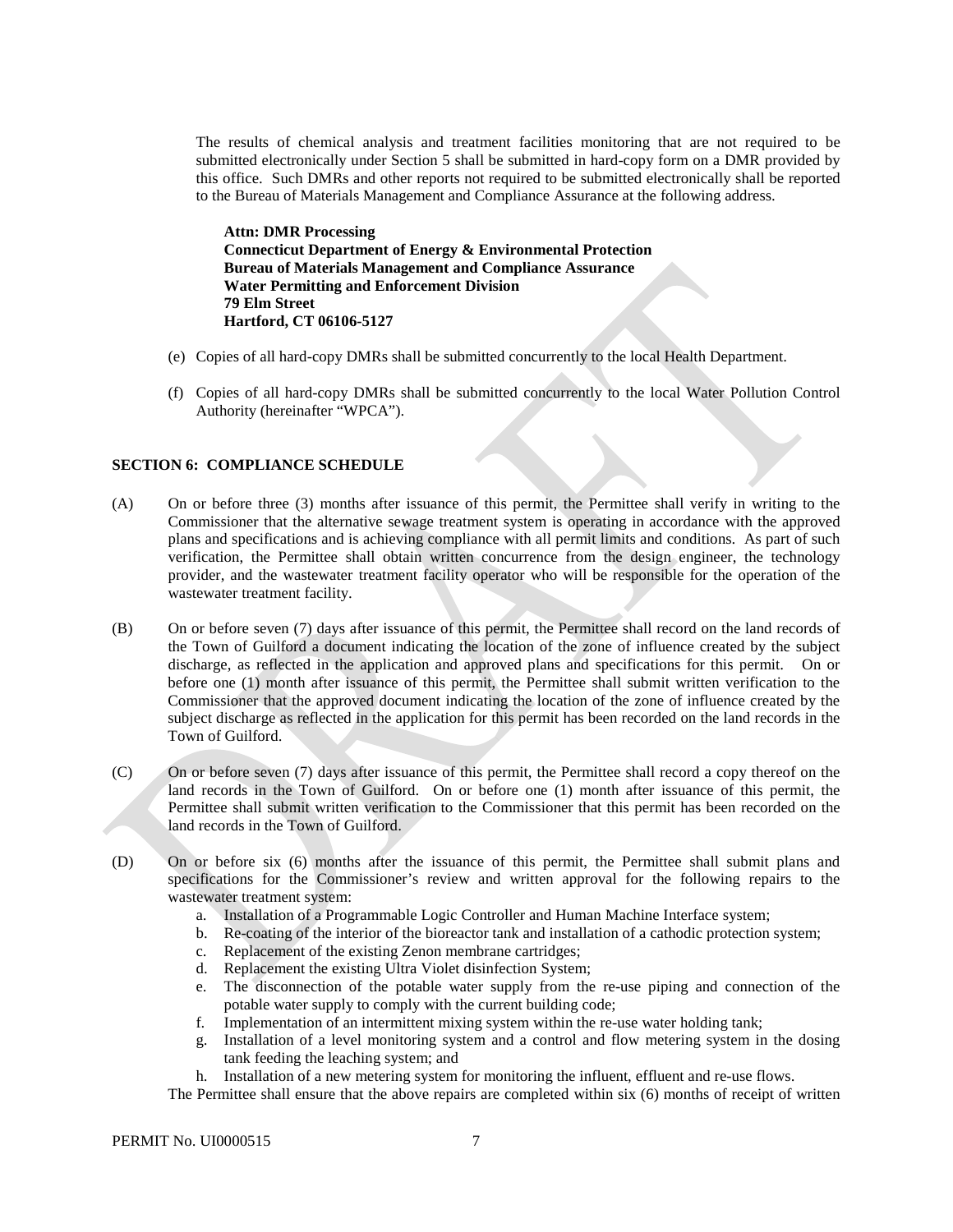approval of such repairs. Within fifteen (15) days of completion of each repair listed above, the Permittee shall submit documentation of completion to the Commissioner for review and written approval.

(E) Every two (2) years, on or before the anniversary date of the issuance of this permit, the Permittee shall submit the results of a detailed permit compliance audit to the Commissioner. Such audits shall be performed within sixty (60) days prior to the anniversary date. The compliance audits shall be performed by a qualified professional engineer licensed to practice in Connecticut with the appropriate education, experience and training that is relevant to the work required.

Each audit shall evaluate compliance with all permit terms and conditions for the preceding two-year period. The evaluation shall review all pertinent records and documents as necessary, including Discharge Monitoring Reports (DMRs), laboratory reports, operations and maintenance plans, performance logs/records, equipment specifications, maintenance schedules, engineering drawings, and spare parts inventory.

Each audit report shall include a description of all records and documents used in the evaluation, a summary of compliance with permit terms and conditions, and detailed descriptions of all remedial actions taken or proposed to address each violation or deficiency discovered.

A copy of each audit shall be submitted concurrently to the local WPCA and to the local Health Department.

This permit is hereby issued on

 $\overline{\phantom{a}}$  , where  $\overline{\phantom{a}}$ 

Robert E. Kaliszewski Deputy Commissioner Department of Energy and Environmental Protection

cc: Guilford Health Dept. DMR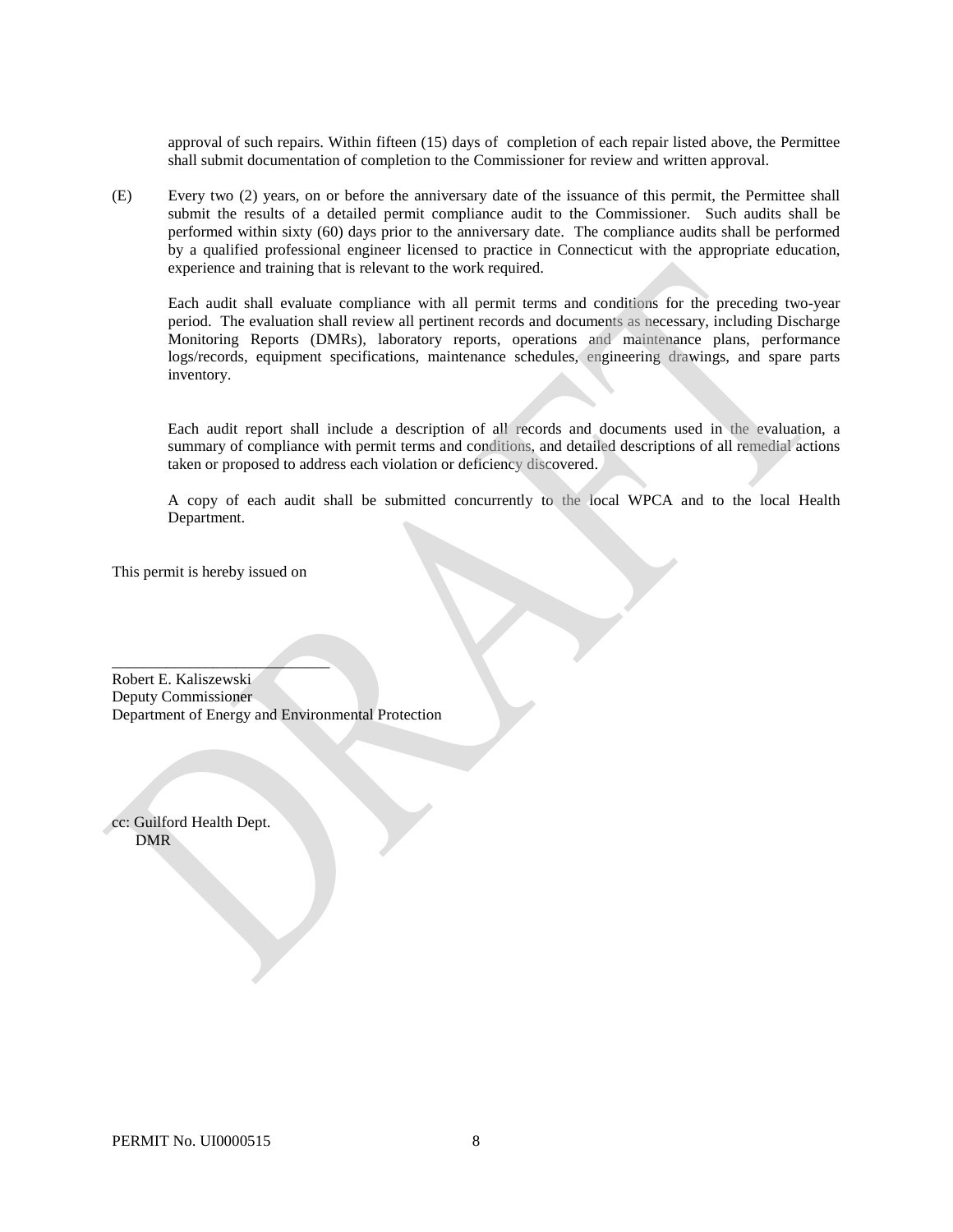ATTACHMENT 1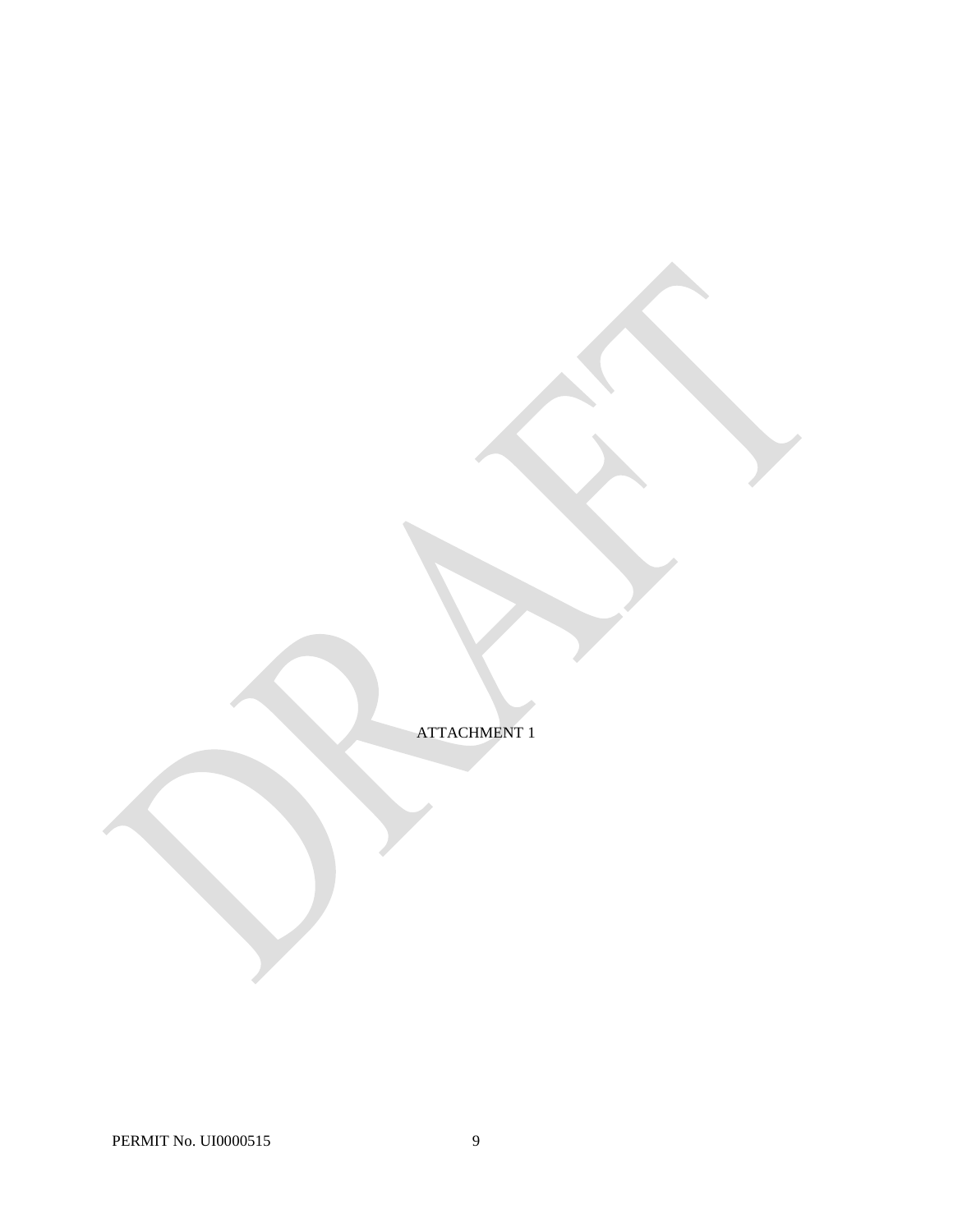|                                                                                        |              | <b>TABLE A</b>                     |                        |                         |  |
|----------------------------------------------------------------------------------------|--------------|------------------------------------|------------------------|-------------------------|--|
| Discharge Serial No. 301-2A                                                            |              |                                    | Monitoring Location: G |                         |  |
| Wastewater Description: Domestic Sewage Influent to Zenon System                       |              |                                    |                        |                         |  |
| Monitoring Location Description: EQ Tank (raw influent)                                |              |                                    |                        |                         |  |
| Maximum Daily Flow: 9,500 gallons per day<br>Average Daily Flow: 6,000 gallons per day |              |                                    |                        |                         |  |
| <b>INSTANTANEOUS MONITORING</b>                                                        |              |                                    |                        |                         |  |
| <b>Parameter</b>                                                                       | <b>Units</b> | Average<br><b>Monthly</b><br>Limit | <b>Sample Type</b>     | <b>Sample Frequency</b> |  |
| <b>Biochemical Oxygen Demand</b>                                                       | mg/l         |                                    | Grab                   | Twice per month         |  |
| <b>Total Suspended Solids</b>                                                          | mg/1         | ---                                | Grab                   | Twice per month         |  |
| Total Kjeldahl Nitrogen                                                                | mg/1         |                                    | Grab                   | Twice per month         |  |
| Orthophosphate                                                                         | mg/1         |                                    | Grab                   | Twice per month         |  |
| <b>Total Phosphorus</b>                                                                | mg/1         |                                    | Grab                   | Twice per month         |  |
| pH                                                                                     | SU           |                                    | Grab                   | Twice per month         |  |
| Oils & Grease                                                                          | mg/l         |                                    | Grab                   | Twice per month         |  |
| <b>ADDITIONAL NOTES:</b>                                                               |              |                                    |                        |                         |  |

1. "---" in the limits column on this monitoring table means a limit is not specified, but monitoring is required and a value must be reported on the DMR.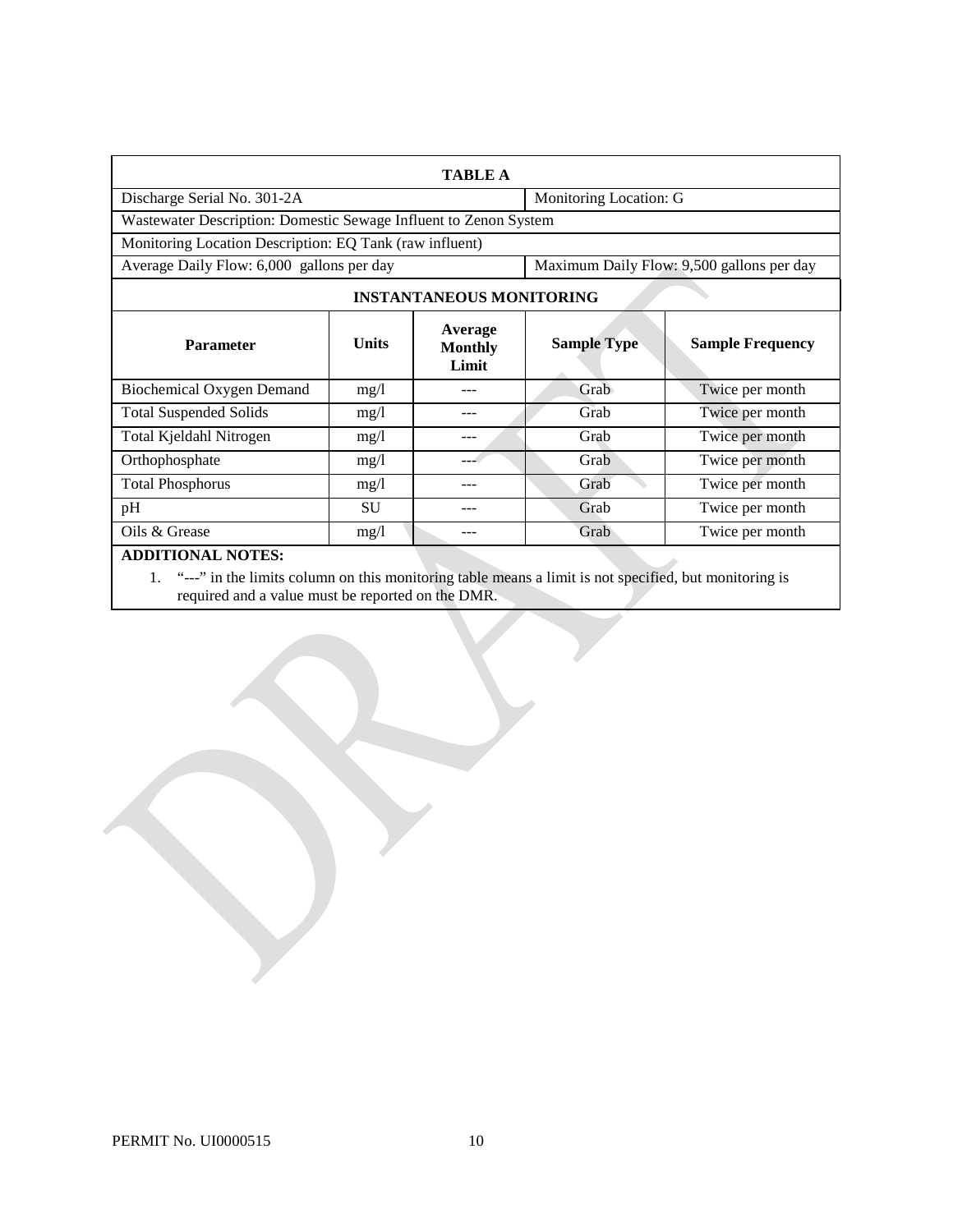| <b>TABLE B</b>                                                                         |              |                                    |                        |                         |
|----------------------------------------------------------------------------------------|--------------|------------------------------------|------------------------|-------------------------|
| Discharge Serial No. 301-2B                                                            |              |                                    | Monitoring Location: J |                         |
| Wastewater Description: Effluent Intermediate Process                                  |              |                                    |                        |                         |
| Monitoring Location Description: Zenon Process Tank                                    |              |                                    |                        |                         |
| Maximum Daily Flow: 9,500 gallons per day<br>Average Daily Flow: 6,000 gallons per day |              |                                    |                        |                         |
| <b>INSTANTANEOUS MONITORING</b>                                                        |              |                                    |                        |                         |
| <b>Parameter</b>                                                                       | <b>Units</b> | Average<br><b>Monthly</b><br>Limit | <b>Sample Type</b>     | <b>Sample Frequency</b> |
| pH                                                                                     | <b>SU</b>    |                                    | Grab                   | Weekly                  |
| Temperature                                                                            | $\rm ^{o}$ F |                                    | Grab                   | Weekly                  |
| Alkalinity                                                                             | mg/l         |                                    | Grab                   | Weekly                  |
| Turbidity                                                                              | <b>NTU</b>   | ---                                | Grab                   | Weekly                  |
| <b>ADDITIONAL NOTES:</b>                                                               |              |                                    |                        |                         |

1. "---" in the limits column on this monitoring table means a limit is not specified, but monitoring is required and a value must be reported on the DMR.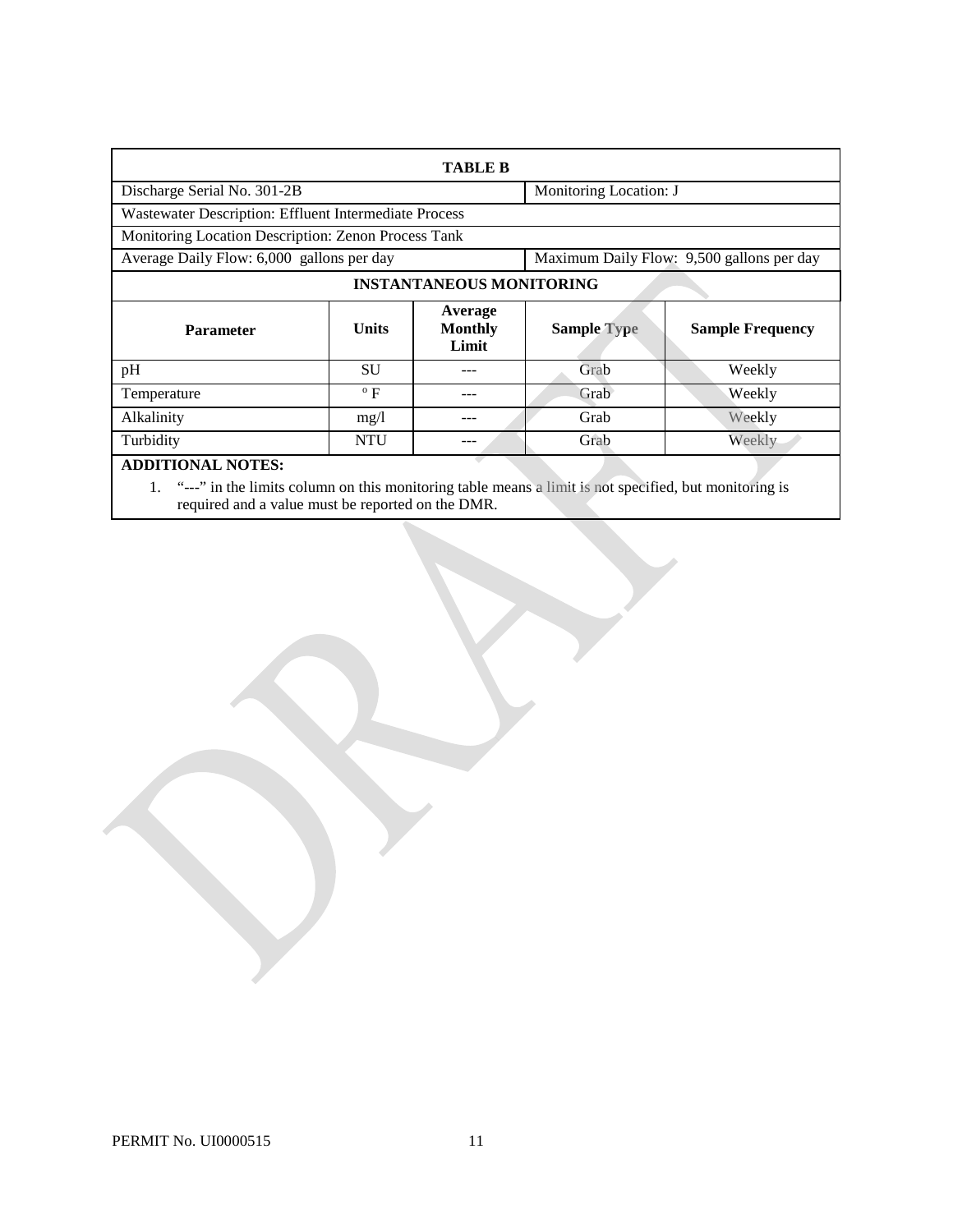| <b>TABLE C</b>                                              |                                                            |                                       |                                              |                              |                         |
|-------------------------------------------------------------|------------------------------------------------------------|---------------------------------------|----------------------------------------------|------------------------------|-------------------------|
| Discharge Serial No. 301-2                                  |                                                            |                                       | Monitoring Location: 1                       |                              |                         |
| Wastewater Description: Pretreated Domestic Sewage Effluent |                                                            |                                       |                                              |                              |                         |
|                                                             | Monitoring Location Description: Following UV Disinfection |                                       |                                              |                              |                         |
|                                                             |                                                            |                                       | <b>FLOW/TIME BASED MONITORING</b>            |                              |                         |
| Parameter                                                   | <b>Units</b>                                               | Average<br><b>Daily Flow</b><br>Limit | <b>Maximum</b><br><b>Daily Flow</b><br>Limit | <b>Sample</b><br><b>Type</b> | <b>Sample Frequency</b> |
| Flow Rate (Average<br>$daily)^1$                            | gpd                                                        | 6,000                                 | 9,500                                        | Daily<br>flow                | Continuous              |
| <b>INSTANTANEOUS MONITORING</b>                             |                                                            |                                       |                                              |                              |                         |
| <b>Parameter</b>                                            | <b>Units</b>                                               | Average<br><b>Monthly</b><br>Limit    | <b>Maximum</b><br><b>Concentration</b>       | <b>Sample</b><br><b>Type</b> | <b>Sample Frequency</b> |
| <b>Biochemical Oxygen</b><br>Demand                         | mg/1                                                       | $\overline{20}$                       | 30                                           | Grab                         | Twice per month         |
| <b>Total Suspended Solids</b>                               | mg/1                                                       | 20                                    | 30                                           | Grab                         | Twice per month         |
| <b>Total Nitrogen</b>                                       | mg/1                                                       | ⊥_                                    | 10                                           | Grab                         | Twice per month         |
| Ammonia                                                     | mg/1                                                       | ---                                   | $ -$                                         | Grab                         | Twice per month         |
| Nitrate Nitrogen                                            | mg/1                                                       | $---$                                 | $---$                                        | Grab                         | Twice per month         |
| Nitrite Nitrogen                                            | mg/1                                                       |                                       |                                              | Grab                         | Twice per month         |
| <b>Total Kjeldahl</b><br>Nitrogen                           | mg/l                                                       | ---                                   | ---                                          | Grab                         | Twice per month         |
| Orthophosphate                                              | mg/l                                                       | $ -$                                  | $ -$                                         | Grab                         | Twice per month         |
| <b>Total Phosphorus</b>                                     | mg/1                                                       | ---                                   | $\overline{15}$                              | Grab                         | Twice per month         |
| pH                                                          | SU                                                         | ---                                   | ---                                          | Grab                         | Twice per month         |
| <b>Fecal Coliform</b>                                       | col/100ml                                                  | 100                                   | 200                                          | Grab                         | Weekly                  |
| Micro C                                                     | mg/1                                                       | ---                                   | $ -$                                         | Grab                         | Twice per month         |
| Alkalinity                                                  | mg/l                                                       | السند                                 | $-$                                          | Grab                         | Twice per month         |
| Oils & Grease                                               | mg/1                                                       | ---                                   | $---$                                        | Grab                         | Twice per month         |
| Turbidity                                                   | NTU                                                        | ۰<br>---                              | ---                                          | Grab                         | Twice per month         |
| $\sim$ $\sim$ $\sim$ $\sim$ $\sim$ $\sim$ $\sim$            |                                                            |                                       |                                              |                              |                         |

### **FOOTNOTES:**

1. For this parameter, the Permittee shall maintain at the facility a record of the total flow for each day of discharge and shall report on the DMR the Average Daily Flow and the Maximum Daily Flow for each month.

2. Limit is based on a twelve month rolling average.

### **ADDITIONAL NOTES:**

1. "---" in the limits column on this monitoring table means a limit is not specified, but monitoring is required and a value must be reported on the DMR.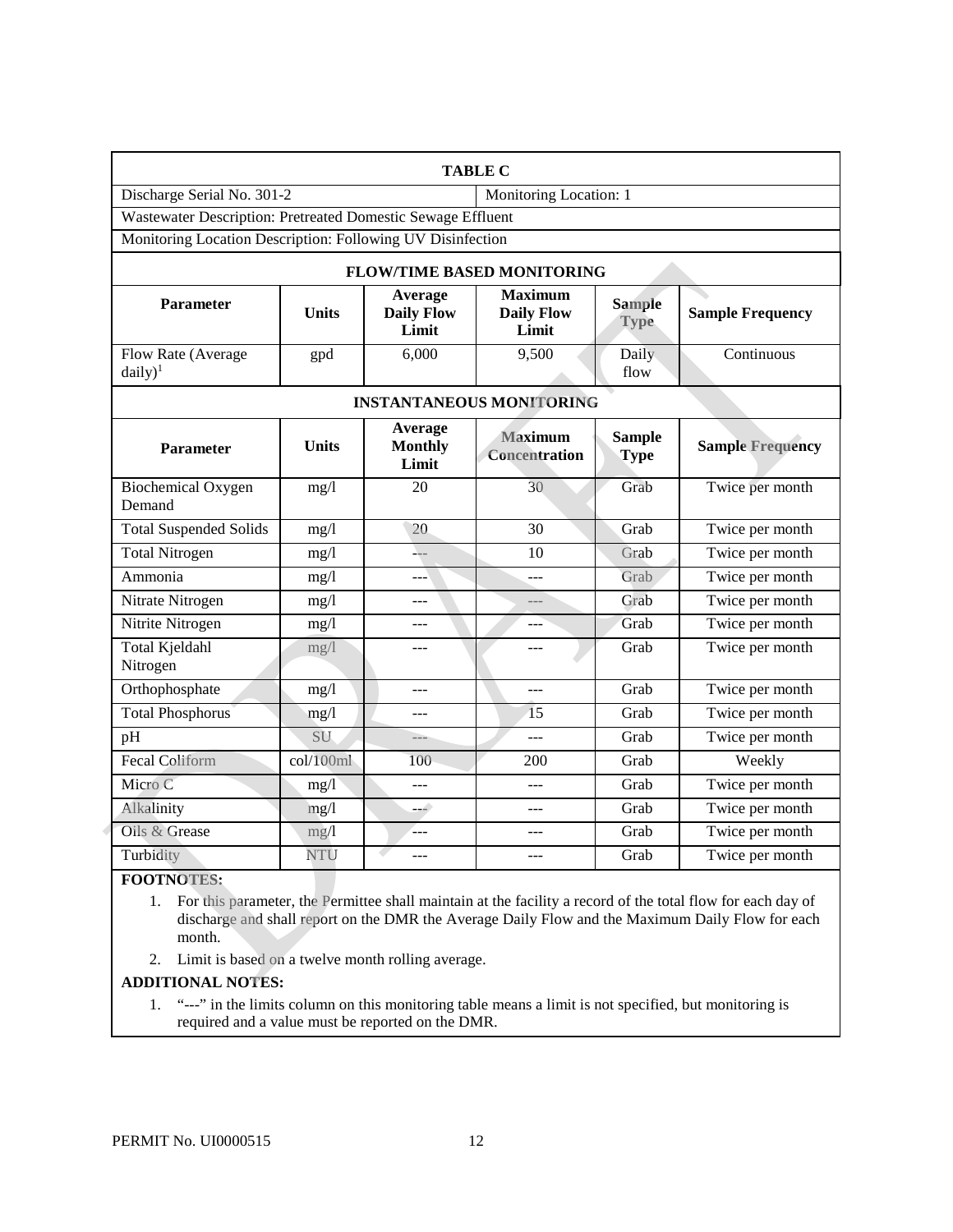ATTACHMENT 2

PERMIT No. UI0000515 13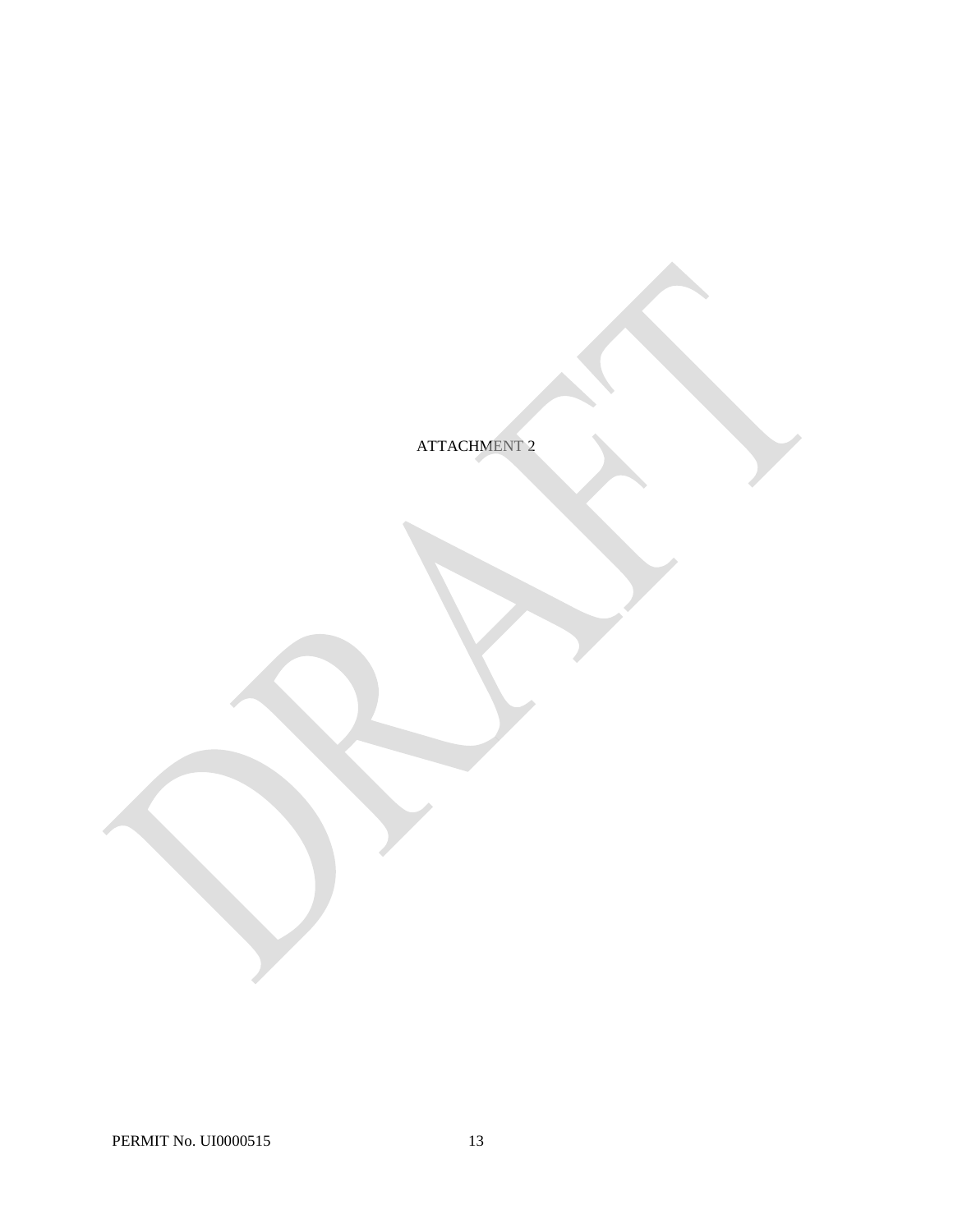| <b>TABLE D</b>                                                                                                                     |                                                                                                                                    |  |  |  |
|------------------------------------------------------------------------------------------------------------------------------------|------------------------------------------------------------------------------------------------------------------------------------|--|--|--|
| INSPECTION, MONITORING AND MAINTENANCE REQUIREMENTS                                                                                |                                                                                                                                    |  |  |  |
| Discharge Serial No.: 301-2                                                                                                        | Monitoring Location: S                                                                                                             |  |  |  |
| <b>Wastewater Description: Domestic Sewage</b>                                                                                     |                                                                                                                                    |  |  |  |
| Average Daily Process Flow: 6,000 gallons per day<br>Average Daily Discharge Flow to the Leaching<br>System: 3,201 gallons per day | Maximum Daily Process Flow: 9,500 gallons per day<br>Maximum Daily Discharge Flow to the Leaching<br>System: 4,800 gallons per day |  |  |  |
| <b>Inspection, Monitoring, or Maintenance</b>                                                                                      | <b>Minimum Frequency</b>                                                                                                           |  |  |  |
| Depth of sludge in septic tank[s]                                                                                                  | During pump-out                                                                                                                    |  |  |  |
| Pump out septic tank[s]                                                                                                            | Annually                                                                                                                           |  |  |  |
| Mechanical inspection of pump station[s]                                                                                           | Monthly                                                                                                                            |  |  |  |
| Pump out pump chamber[s]                                                                                                           | Annually                                                                                                                           |  |  |  |
| Pump out equalization tank                                                                                                         | Annually                                                                                                                           |  |  |  |
| Test run of emergency generator                                                                                                    | Quarterly                                                                                                                          |  |  |  |
| Pump out holding tank                                                                                                              | As needed                                                                                                                          |  |  |  |
| Water meter readings of water usage                                                                                                | Weekly                                                                                                                             |  |  |  |
| Visual inspection of Zenon system                                                                                                  | Monthly                                                                                                                            |  |  |  |
| Mechanical inspection of alarms                                                                                                    | Monthly                                                                                                                            |  |  |  |
| Mechanical inspection of blowers                                                                                                   | Monthly                                                                                                                            |  |  |  |
| Mechanical inspection of Micro C feed system                                                                                       | Monthly                                                                                                                            |  |  |  |
| Mechanical inspection of alkalinity feed system                                                                                    | Monthly                                                                                                                            |  |  |  |
| Visual inspection of UV-disinfection system                                                                                        | Weekly                                                                                                                             |  |  |  |
| Clean UV bulbs                                                                                                                     | Monthly                                                                                                                            |  |  |  |
| Visual inspection of ozone disinfection system                                                                                     | Weekly                                                                                                                             |  |  |  |
| Visual inspection of distribution chambers                                                                                         | Monthly                                                                                                                            |  |  |  |
| Visual inspection of surface condition of leaching<br>field(s)                                                                     | Quarterly                                                                                                                          |  |  |  |
| Depth of ponding in leaching field(s)                                                                                              | Quarterly                                                                                                                          |  |  |  |
| <b>ADDITIONAL NOTES:</b>                                                                                                           |                                                                                                                                    |  |  |  |

1. All inspection, monitoring, and maintenance required in this table shall be maintained in either electronic format with a copy available to the Commissioner upon request or a written copy maintained at the facility.

2. The Town of Guilford Sanitarian shall be notified at least one week prior to pumping of septic tanks and grease traps. Verification of all pump outs shall be attached to the monitoring report and a copy of the report shall be sent to the Town of Guilford Director of Health.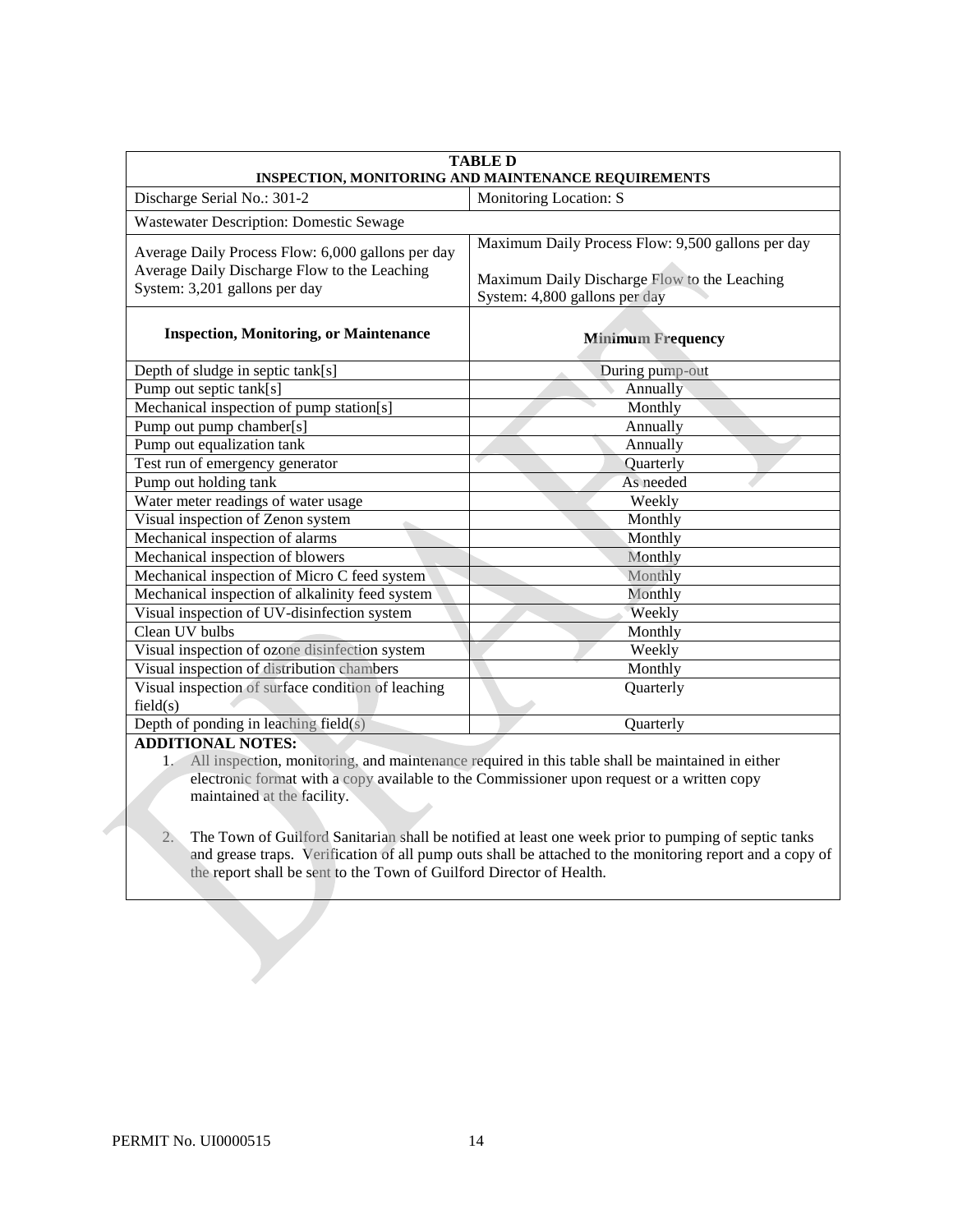ATTACHMENT 3

PERMIT No. UI0000515 15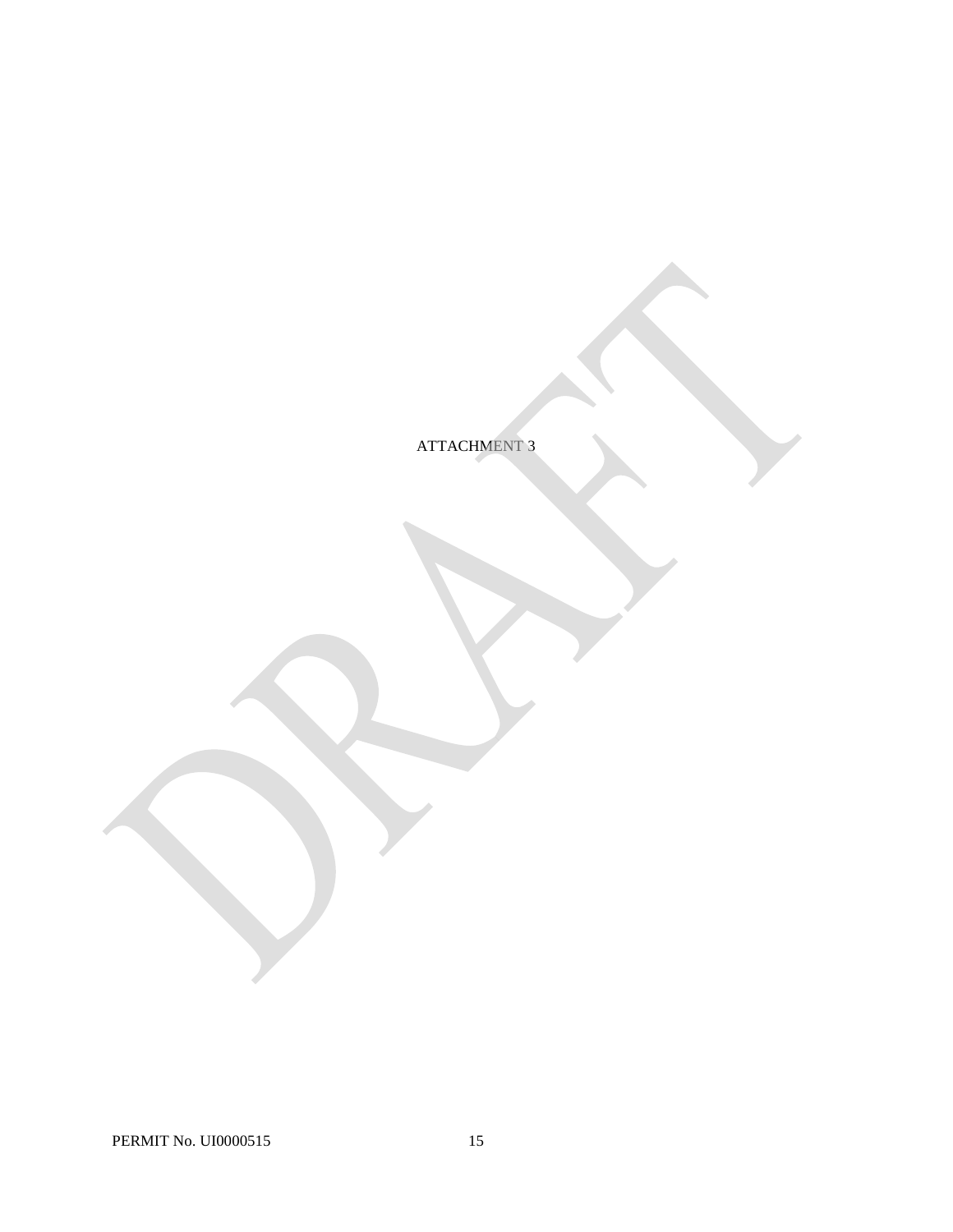| <b>TABLE E</b><br><b>GROUNDWATER MONITORING</b>              |                                |                                                          |                    |  |
|--------------------------------------------------------------|--------------------------------|----------------------------------------------------------|--------------------|--|
| Discharge Serial No. 301-2                                   | <b>Monitoring Location: GW</b> |                                                          |                    |  |
| <b>Groundwater Monitoring Location No.:</b><br>MW1, MW2, MW3 |                                | <b>Description:</b> Downgradient<br>monitoring well      |                    |  |
| <b>Parameter</b>                                             | <b>Units</b>                   | <b>Minimum</b><br><b>Frequency of</b><br><b>Sampling</b> | <b>Sample Type</b> |  |
| Fecal Coliform                                               | col/100ml                      | Quarterly                                                | Grab               |  |
| Groundwater Depth (Standard depth below grade)               | Ft                             | <b>Ouarterly</b>                                         | Instantaneous      |  |
| Ammonia Nitrogen                                             | mg/l                           | Quarterly                                                | Grab               |  |
| Nitrate Nitrogen                                             | mg/l                           | Quarterly                                                | Grab               |  |
| Nitrite Nitrogen                                             | mg/1                           | <b>Ouarterly</b>                                         | Grab               |  |
| Total Kjeldahl Nitrogen                                      | mg/1                           | Quarterly                                                | Grab               |  |
| <b>Total Nitrogen</b>                                        | mg/1                           | Quarterly                                                | Grab               |  |
| pH                                                           | S.U.                           | Quarterly                                                | Instantaneous      |  |
| <b>Total Dissolved Phosphorous</b>                           | mg/l                           | <b>Ouarterly</b>                                         | Grab               |  |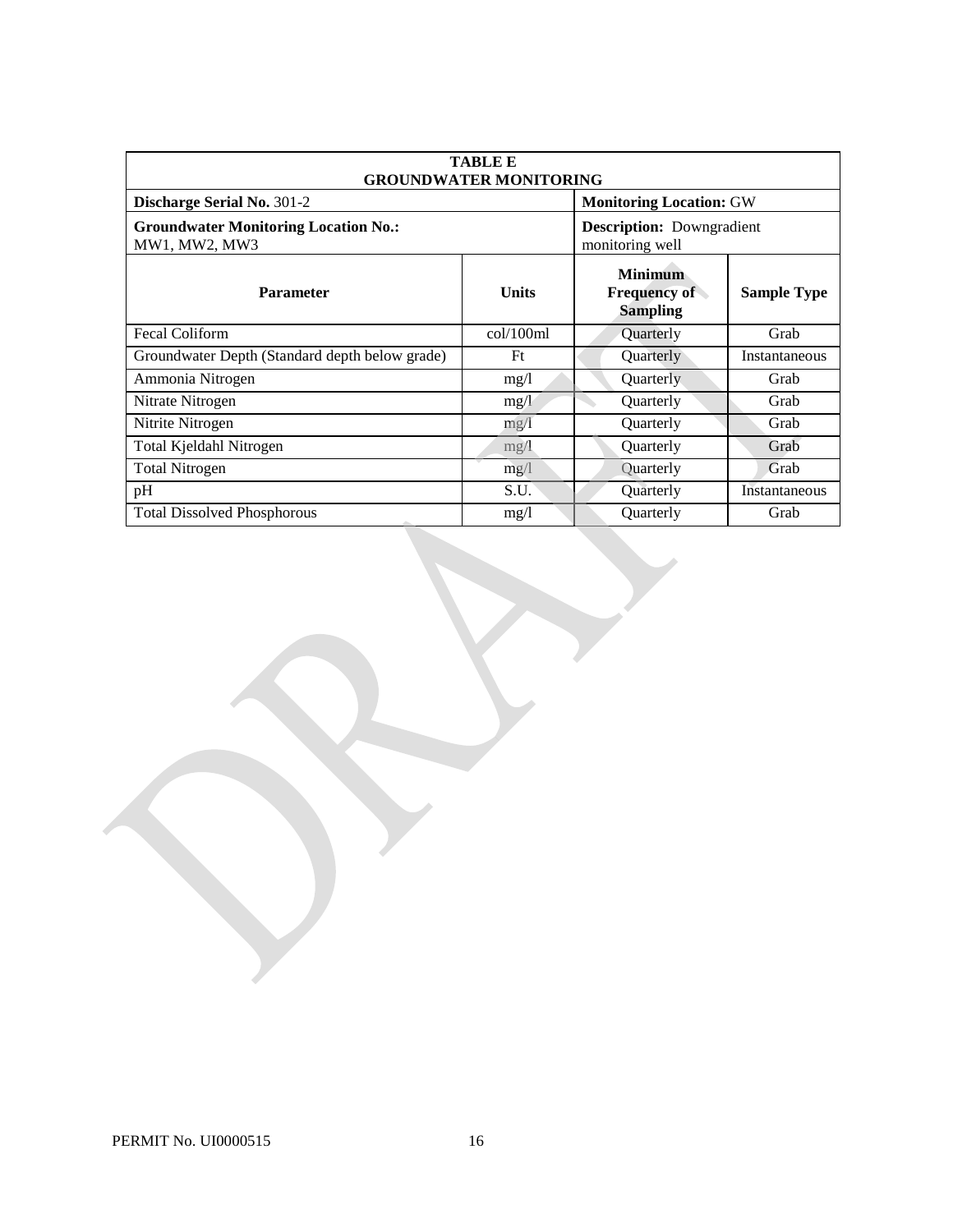# **DATA TRACKING AND TECHNICAL FACT SHEET**

# **APPLICATION No.:** 201610302 **PERMIT No.:** UI0000515  **DISCHARGER NAME AND ADDRESS APPLICANT/PERMITTEE:** Yale-New Haven Hospital, Inc. **MAILING ADDRESS:** 789 Howard Ave., New Haven, CT 06519 **CONTACT PERSON**: Stephen Carbery (203) 688-5145 **LOCATION ADDRESS:** Yale-New Haven Shoreline Medical Center, 111 Goose Lane, Guilford, CT 06437 New  $(X)$  $5$  YEAR  $()$ Private  $(X)$ Point  $()$ NPDES () Major ()  **UIC PERMIT INFORMATION Total Wells DEEP STAFF ENGINEER/ANALYST**  Lauren Jones **PERMIT TYPE**  Reissuance () Modification ( ) Subsection-e ( ) **PERMIT DURATION**  10 YEAR (X) 30 YEAR () **OWNERSHIP CODE**  Federal () State ( ) Municipal (town only) ( ) Other public ( ) **DISCHARGE CATEGORIZATION**  Non-point  $(X)$  GIS #  $P$ retreat  $(X)$  Ground Water (UIC)  $(X)$  Ground Water (Other) ( ) Significant Minor  $( )$  Minor  $( X )$ Total Wells **1** Well Type **5W12**

## **NATURE OF BUSINESS GENERATING DISCHARGE**

Yale- New Haven Shoreline Medical Center offers a comprehensive range of outpatient healthcare services.

## **PROCESS AND TREATMENT DESCRIPTION (by DSN)** AT(X) RECYLE (X)

 DSN 301-2 represents the discharge from the existing alternative sewage treatment system consisting of a trash trap, flow equalization tanks, pump chambers, and Zenon Wastewater Treatment System. The Zenon System utilizes aerobic and anoxic biological treatment processes, membrane filtration and ozone and ultraviolet disinfection. The treated effluent from the Zenon System is either discharged to an engineered leaching system or recycled for use as flush water and has a discharge limit of 4,800 gallons per day and processing capacity of 9,500 gallons per day.

The permit contains a compliance schedule for the completion of the following modifications/repairs:

- 1. Installation of a Programmable Logic Controller and Human Machine Interface;
- 2. Installation of a cathodic protection system and re-coating of the interior of the bioreactor tank;
- 3. Replacement of membranes;
- 4. Replacement of the Ultra Violet Disinfection Unit;
- 5. Disconnection of the potable water supply from the re-use piping and the re-plumbing of the

 APPLICATION No. 201610302 PERMIT No. UI0000515 Page 1 of 2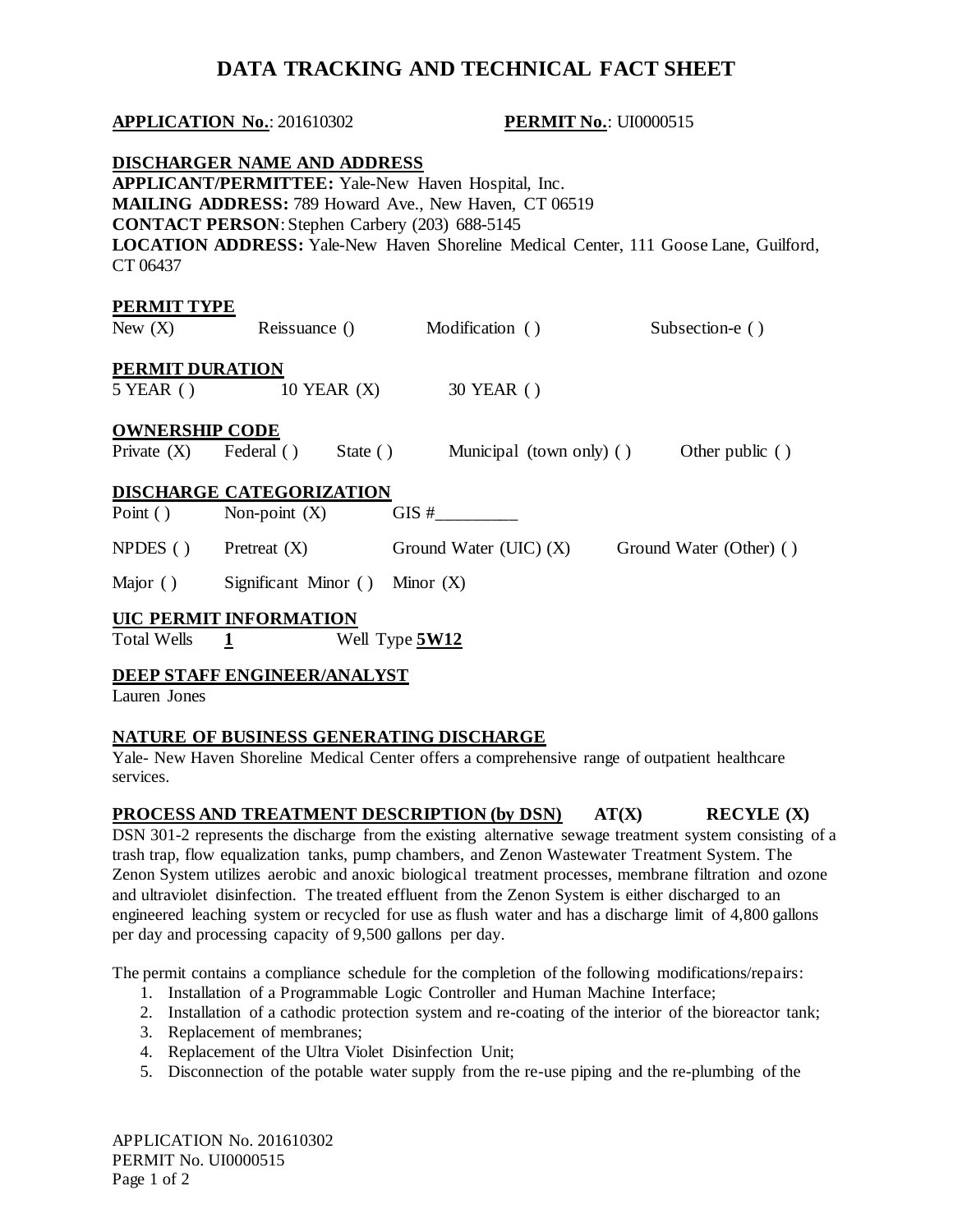# **DATA TRACKING AND TECHNICAL FACT SHEET**

potable water supply to meet current building code;

- 6. Installation of an intermittent mixing system in the water holding tank;
- 7. Installation of level monitoring, and a control and flow metering system in the dosing tank to the leaching system; and
- 8. Installation of meters for Zenon influent, treated effluent and re-use.

| <b>COMPLIANCE SCHEDULE</b> | YES (X)<br>N()()             |                       |
|----------------------------|------------------------------|-----------------------|
| Pollution Prevention ()    | Treatment Requirement ()     | Water Conservation () |
| Permit Steps ()            | Water Quality Requirement () | Remediation ()        |
| Audit Language (X)         | Other $(X)$                  |                       |

# **RESOURCES USED TO DRAFT PERMIT**

- \_\_ Federal Effluent Limitation Guideline 40CFR name of category
- \_\_ Performance Standards
- l Federal Development Document name of category
- l Treatability Manual
- $X$  Department File Information
- $X$  Connecticut Water Quality Standards
- l Anti-degradation Policy
- l Coastal Management Consistency Review Form
- l Other – Explain

# **BASIS FOR LIMITATIONS, STANDARDS OR CONDITIONS**

- $\underline{X}$ Best Judgement (See Other Comments)
- $X$ Case by Case Determination (See Other Comments)

# **OTHER COMMENTS**

 The treatment plant is required to meet limits on BOD, TSS, total nitrogen, phosphorous and bacteria prior to being reused as flush water or discharged to the leachfield. The proposed permit will require biennial compliance audits to evaluate compliance with all permit terms and conditions.

 The site was formerly owned by Goose Lane Medical, LLC, which operated the existing alternative sewage treatment system under wastewater discharge permit no. UI0000400. The system has experienced Yale-New Haven Hospital, Inc. purchased the site in 2016 and performed significant upgrades to the wastewater treatment plan including: securing of outside electrical shutoffs; replacement of pumps, performance problems with bacteria and nutrient removal, and the discharge permit expired in 2014. gauges and fans; installation of check valves; and performance of an inorganic cleaning of the membranes.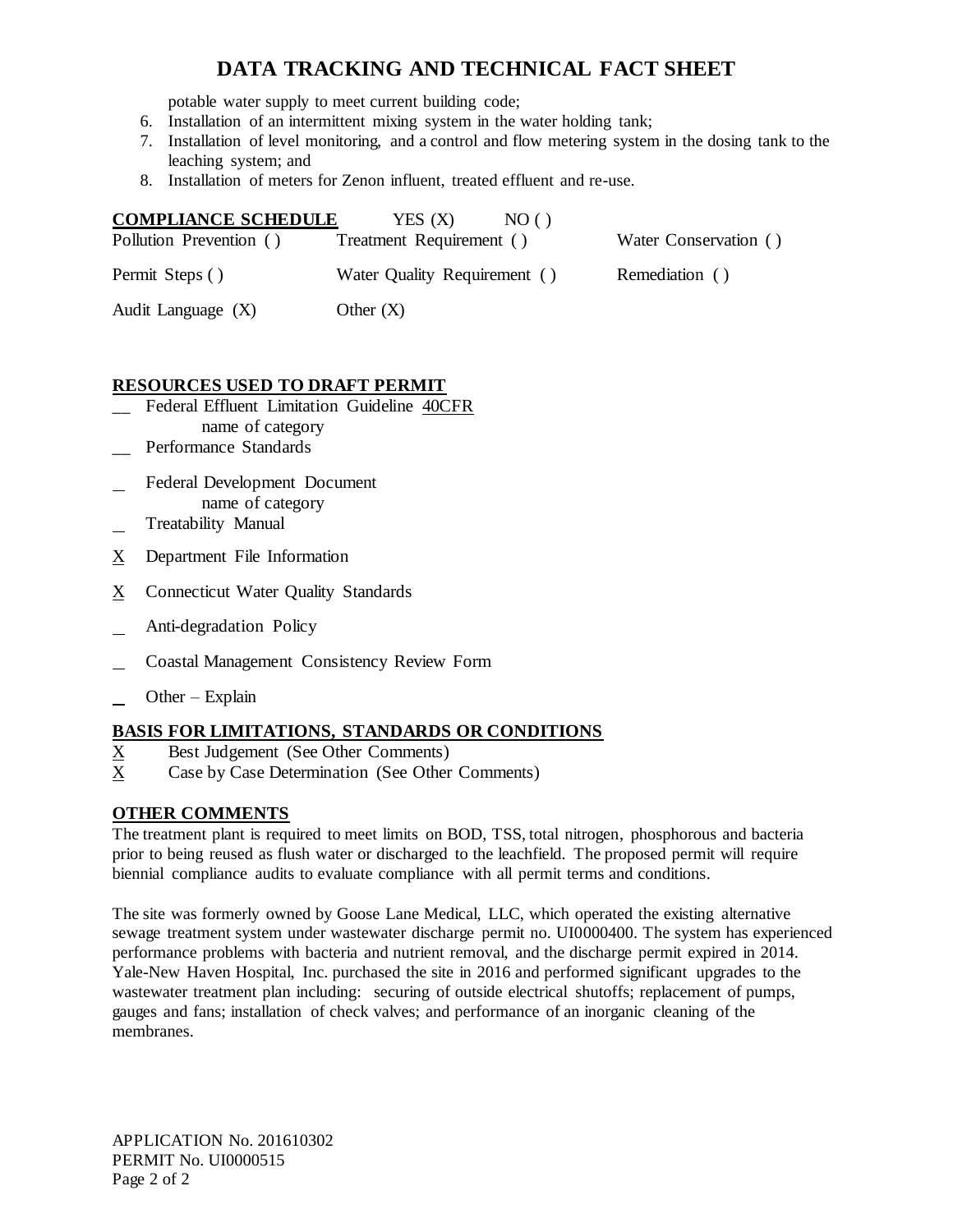# **DATA TRACKING AND TECHNICAL FACT SHEET**

 will be required within six months after permit issuance. The remaining work necessary to complete the upgrade/repair of the wastewater treatment plant can readily be performed by Yale under a permit compliance schedule (the work remaining is enumerated in the "Process and Treatment" section above.) The submission of plans and specifications for this work is

# **PERMIT FEES**

Discharge Code 312000a Representing DSN  $301-2$  Annual Fee  $$1,110$ 

# **PROJECT HISTORY**

 Application received on August 23, 2016 Notice of Sufficiency signed September 6, 2016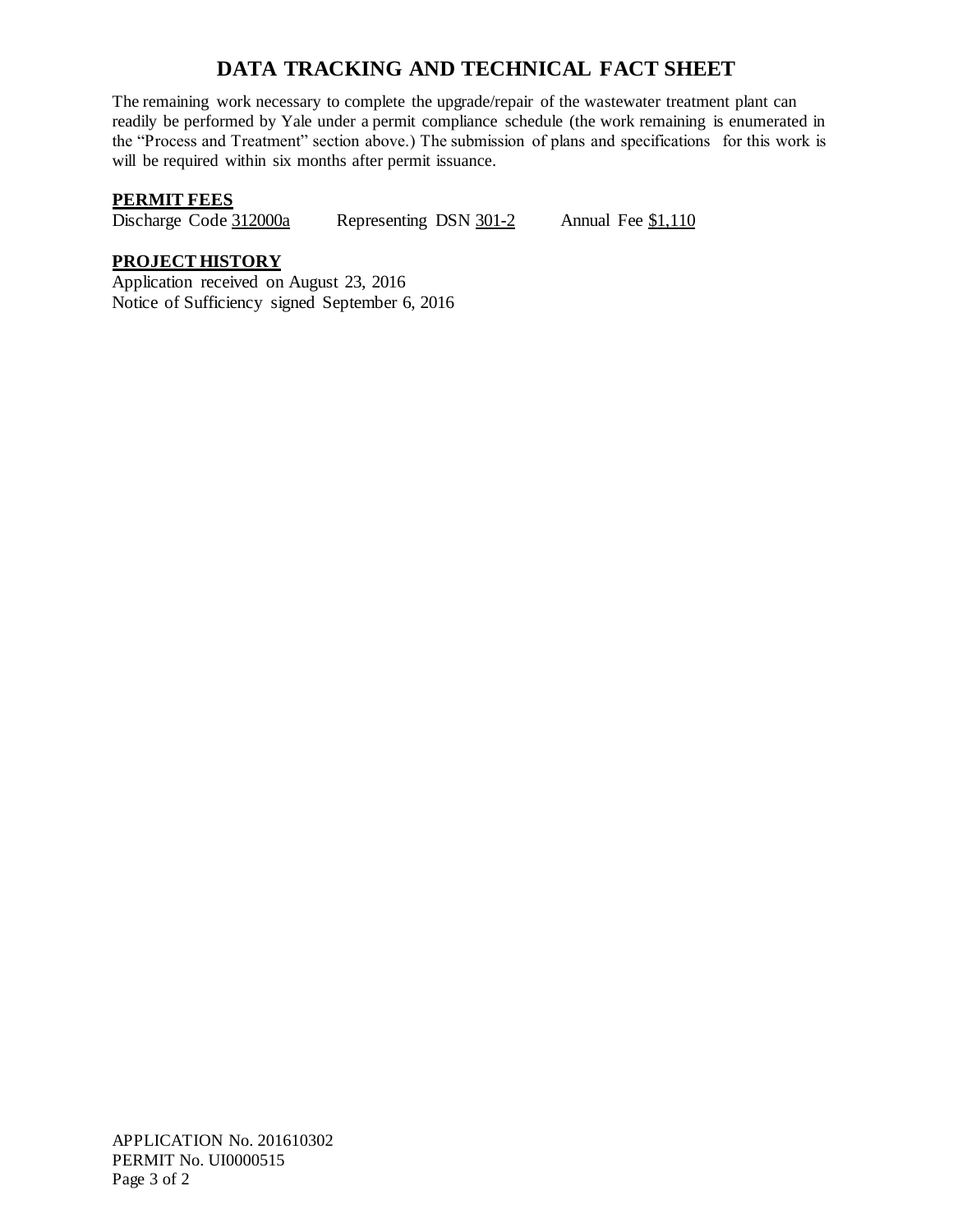

79 Elm Street • Hartford, CT 06106-5127 www.ct.gov/deep Affirmative Action/Equal Opportunity Employer

## **NOTICE OF TENTATIVE DECISION INTENT TO ISSUE A STATE PERMIT AND AN UNDERGROUND INJECTION CONTROL PERMIT FOR THE FOLLOWING DISCHARGE INTO THE WATERS OF THE STATE OF CONNECTICUT**

#### **TENTATIVE DECISION**

The Commissioner ofEnergy and Environmental Protection hereby *gives* notice of a tentative decision to issue a permit based on an application submitted by **Yale-New Haven Hospital, Inc.** ("the applicant") under section 22a-430 ofthe Connecticut General Statutes for a permit to discharge into the waters ofthe state.

In accordance with applicable federal and state law, the Commissioner has made a tentative decision that modification for repairs and upgrades to the existing alternative sewage treatment system to treat the domestic sewage discharge would protect the waters of the state from pollution. The Commissioner proposes to require the applicant to submit plans and specifications for the proposed treatment system modifications within six (6) months after any fmal determination to issue the pennit, and such additional information as the Commissioner deems necessary to ensure the protection of the waters of the state from pollution. If such plans are approved by the Commissioner and the treatment system is constructed in full compliance with and within two (2) years after such approval, the Commissioner proposes to issue a permit for the discharge to groundwaters in the Sluice Creek watershed.

The proposed permit, if issued by the Commissioner, will require that all wastewater be treated to meet the applicable effluent limitations, and periodic monitoring to demonstrate that the discharge will not cause pollution.

### **APPLICANT'S PROPOSAL**

Yale-New Haven Hospital, Inc. presently discharges a maximum of 4,800 gallons per day ofwastewaters to the groundwaters in the Sluice Creek watershed from operations at Yale-New Haven Shoreline Medical Center, which offers a comprehensive range ofoutpatient healthcare services. The facility also operates an alternative wastewater treatment plant, which incorporates water reuse, that has a processing capacity of 9,500 gallons per day.

The name and mailing address ofthe permit applicant are: **Yale-New Haven Hospital, Inc., 789 Howard Ave, New Haven, CT 06519.** 

The activity takes place at: **Yale-New Haven Shoreline Medical Center, 111 Goose Lane, Guilford, CT 06437.** 

### **REGULATORY CONDITIONS**

Type ofTreatment: Yale-New Haven Shoreline Medical Center is served by an alternative treatment process consisting consisting of a trash trap, flow equalization tanks, pump chambers, and Zenon Wastewater Treatment System. The Zenon System utilizes aerobic and anoxic biological treatmeht processes, membrane filtration and ozone and ultraviolet disinfection. The treated effluent from the Zenon System is either discharged to an engineered leaching system or recycled for use as flush water.

### **COMMISSIONER'S AUTHORITY**

The Commissioner of Energy and Environmental Protection is authorized to approve or deny such permits pursuant to section 22a-430 of the Connecticut General Statutes and the Water Discharge Permit Regulations (section 22a-430-3 and 4 ofthe Regulations of Connecticut State Agencies), and section 1421 ofthe Federal Safe Drinking Water Act 42 USC et. seq.

#### **INFORMATION REQUESTS**

The application has been assigned the following numbers by the Department of Energy and Environmental Protection. Please use these numbers when corresponding with this office regarding this application.